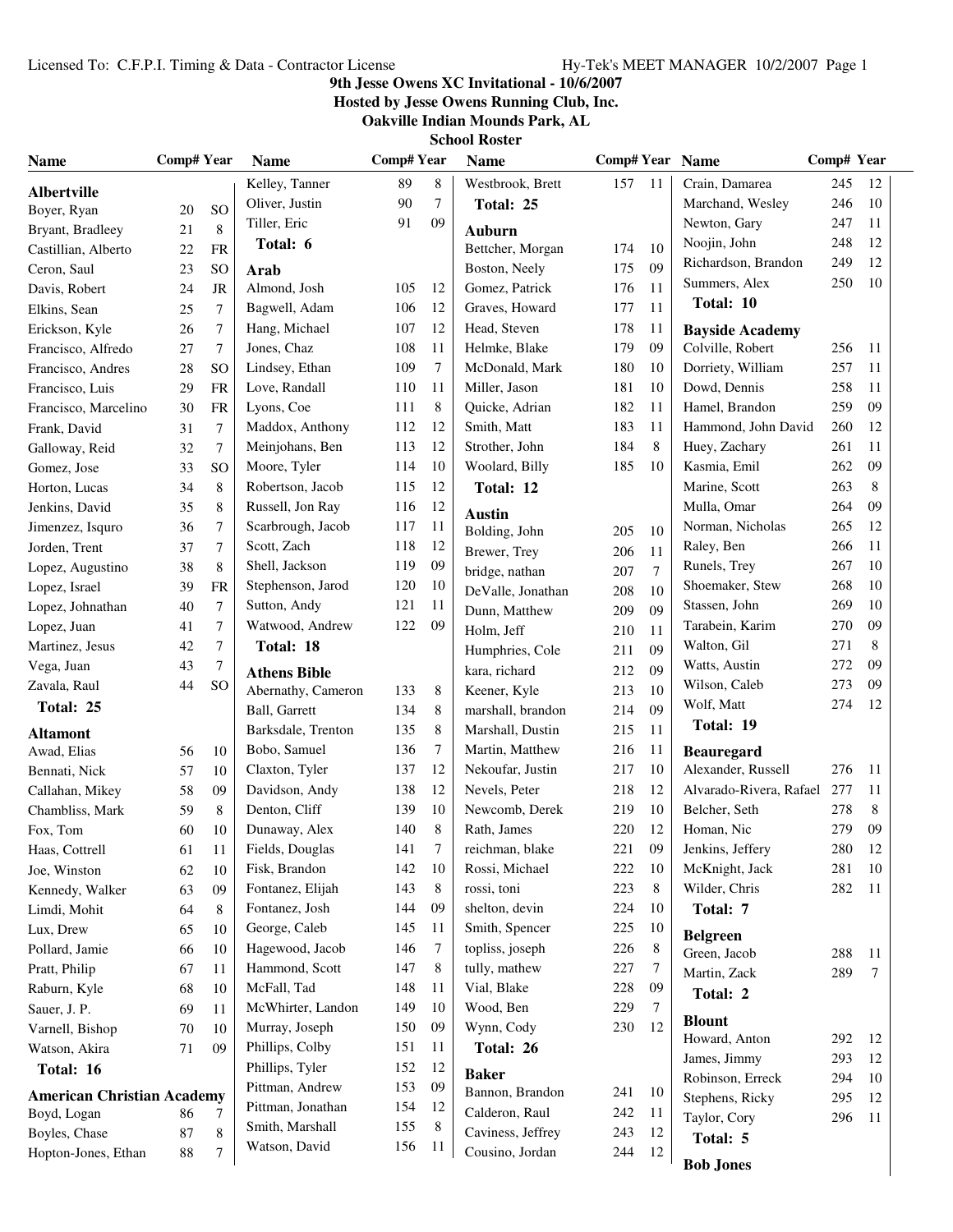### **9th Jesse Owens XC Invitational - 10/6/2007**

**Hosted by Jesse Owens Running Club, Inc.**

| <b>Name</b>                               | Comp# Year |    | <b>Name</b>              | <b>Comp#Year</b> |    | <b>Name</b>        | Comp# Year Name |        |                              | Comp# Year |    |  |
|-------------------------------------------|------------|----|--------------------------|------------------|----|--------------------|-----------------|--------|------------------------------|------------|----|--|
| <b>Bob Jones</b>                          |            |    | Cox, Aaron               | 413              | 7  | Phelps, Cory       | 464             | $\tau$ | Kitchens, Payne              | 535        | 09 |  |
| Anderson, Matthew                         | 314        | 09 | Darwin, Andrew           | 414              | 11 | Phelps, Dustin     | 465             | 10     | Lee, Barton                  | 536        | 11 |  |
| Azzam, Ben                                | 315        | 11 | Darwin, Joseph           | 415              | 09 | Pugh, Chris        | 466             | 09     | Lee, Dixion                  | 537        | 09 |  |
| Eller, Robert                             | 316        | 11 | Darwin, Stephen          | 416              | 7  | Robinson, Josh     | 467             | 12     | Romane, Frankie              | 538        | 11 |  |
| Fry, Corey                                | 317        | 10 | Donohue, Ben             | 417              | 09 | Schuch, Nick       | 468             | 12     | Romano, Nick                 | 539        | 09 |  |
| Goodwin, Damien                           | 318        | 11 | Fincher, Nathan          | 418              | 8  | Tucker, Brandon    | 469             | 12     | Stone, Eric                  | 540        | 12 |  |
| Hamilton, Greg                            | 319        | 12 | Gilmore, Sam             | 419              | 7  | Total: 15          |                 |        | Stone, Jeff                  | 541        | 10 |  |
| Harwell, Jeremiah                         | 320        | 11 | Graham, Ethan            | 420              | 7  | <b>Brooks</b>      |                 |        | Vega, Alex                   | 542        | 09 |  |
| Johnston, Dan                             | 321        | 09 | Henderson, Matthew       | 421              | 7  | Allen, Hunter      | 489             | 09     | Waters, Elliott              | 543        | 12 |  |
| Kestler, Shawn                            | 322        | 09 | Hodges, Will             | 422              | 11 | Ayres, R.T.        | 490             | 11     | Zimmerman, Chris             | 544        | 11 |  |
| Leeds, Jimmy                              | 323        | 10 | Honea, Jeff              | 423              | 7  | Barber, Kollin     | 491             | $\tau$ | Total: 20                    |            |    |  |
| Myrick, Chris                             | 324        | 8  | Johnson, Austin          | 424              | 11 | Barber, Steven     | 492             | 11     | <b>Central Middle School</b> |            |    |  |
| Olsen, David                              | 325        | 11 | Jones, Nicholas          | 425              | 7  | Fassnacht, Sam     | 493             | 7      | Allgood, JJ                  | 573        | 8  |  |
| Peterson, Casey                           | 326        | 11 | King, Will               | 426              | 7  | Franks, Joshua     | 494             | 7      | Bolles, Josh                 | 574        | 7  |  |
| Schwartztrauber, Jake                     | 327        | 10 | Lanier, Cole             | 427              | 8  | Harrison, Austin   | 495             | 09     | Cahill, Jack                 | 575        | 8  |  |
| Shipley, Austen                           | 328        | 8  | Lattner, Drew            | 428              | 7  | Hester, John       | 496             | 11     | Carrozza, Jason              | 576        | 8  |  |
| Slater, Steffan                           | 329        | 11 | Lawrence, Chris          | 429              | 12 | Holmes, Brodie     | 497             | 7      | Casteel, Drew                | 577        | 8  |  |
| Soloman, Josh                             | 330        | 10 | Long, Jared              | 430              | 7  | Jenkins, Hayden    | 498             | $\tau$ | Collins, Grant               | 578        | 7  |  |
| Sowers, Mitchell                          | 331        | 8  | Long, Trey               | 431              | 8  | Jones, Casey       | 499             | 11     | Cooper, Matthew              | 579        | 7  |  |
| Total: 18                                 |            |    | May, Benjamin            | 432              | 10 | Lester, Cody       | 500             | 09     | Davis, Justin                | 580        | 8  |  |
|                                           |            |    | Nicholson, Brad          | 433              | 10 | Maxwell, Benton    | 501             | 10     | Farley, Zach                 | 581        | 7  |  |
| <b>Bradley Central</b><br>Baltimore, Kyle | 339        | 09 | Norden, Nathan           | 434              | 7  | McDonald, Matthew  | 502             | 12     | Fausnaught, Maverick         | 582        | 7  |  |
| Curtis, Jake                              | 340        | 09 | Ochsenhirt, Alex         | 435              | 7  | Michael, Austin    | 503             | 7      | Greer, Josh                  | 583        | 8  |  |
| Garrett, Jessie                           | 341        | 10 | Palmer, Rob              | 436              | 7  | Moore, Austin      | 504             | 7      | Hall, Will                   | 584        | 8  |  |
| Kirkpatrick, Zane                         | 342        | 10 | Phillips, Luke           | 437              | 7  | Perry, Taylor      | 505             | 11     | McKinney, Zakery             | 585        | 7  |  |
| Lynn, Ethan                               | 343        | 10 | Runnion, Quinn           | 438              | 10 | Pershke, Austin    | 506             | 12     | Smallwood, Cody              | 586        | 7  |  |
| Rutledge, Trent                           | 344        | 11 | Self, Reed               | 439              | 7  | Pershke, Bradley   | 507             | 09     | Thomas, Darius               | 587        | 7  |  |
| Wilkerson, Matthew                        | 345        | 09 | Sim, Ryan                | 440              | 7  | Phillips, Garrett  | 508             | 8      | Towery, Blaine               | 588        | 8  |  |
| Total: 7                                  |            |    | Smith, Hunter            | 441              | 8  | Richardson, Jacob  | 509             | 7      | Trout, Andrew                | 589        | 8  |  |
|                                           |            |    | Snook, Patrick           | 442              | 09 | Richardson, Nathan | 510             | 09     | Wehofer, Michael             | 590        | 7  |  |
| bragg middle school                       |            |    | Stokes, Will             | 443              | 10 | Rickard, Rob       | 511             | 09     | Wiemann, Trevor              | 591        | 8  |  |
| Keenum, Mace                              | 352        | 8  | Travis, Roman            | 444              | 7  | Roach, Kedric      | 512             | 8      | Zills, Todd                  | 592        | 8  |  |
| Total: 1                                  |            |    | Voltz, Edgar             | 445              | 09 | Starns, Nathan     | 513             | 7      | Total: 20                    |            |    |  |
| <b>Brewer</b>                             |            |    | Wagner, Kurt             | 446              | 11 | Tank, Ryan         | 514             | 11     | <b>Central-Florence</b>      |            |    |  |
| David, Josh                               | 355        | 10 | Walker, Nathan           | 447              | 8  | Thompson, Daniel   | 515             | 12     | Anderson, DeVonta            | 610        | 10 |  |
| Eddy, Hunter                              | 356        | 09 | Whorton, Sam             | 448              | 7  | Tucker, Drake      | 516             | 7      | Angel, Tyler                 | 611        | 10 |  |
| Hamilton, Nathan                          | 357        | 12 | Wilson, Jake             | 449              | 10 | Wylie, Ben         | 517             | 8      | Bain, Skylar                 | 612        | 09 |  |
| Holloman, Travis                          | 358        | 11 | Woods, Raymond           | 450              | 8  | Total: 29          |                 |        | Chapin, Corey                | 613        | 8  |  |
| Sanford, Andy                             | 359        | 09 | Yoo, Jinsun              | 451              | 11 | <b>Carroll</b>     |                 |        | Copeland, Wesley             | 614        | 10 |  |
| Smothers, Brent                           | 360        | 12 | Total: 46                |                  |    | Arndt, Gus         | 525             | 11     | Creasy, Joe                  | 615        | 10 |  |
| Wigginton, Kyle                           | 361        | 10 | <b>Brindlee Mountain</b> |                  |    | Bella, John        | 526             | 11     | Creel, Skyler                | 616        | 10 |  |
| Total: 7                                  |            |    | Alexander, Charles       | 455              | 12 | Booth, Jacob       | 527             | 10     | Faires, Dakota               | 617        | 09 |  |
| <b>Briarwood Christian</b>                |            |    | Black, Alex              | 456              | 10 | Burrell, Nick      | 528             | 12     | Franks, Heath                | 618        | 11 |  |
| Adams, Chris                              | 406        | 10 | Calhoun, Roman           | 457              | 10 | Butt, Johnny       | 529             | 11     | Green, Gary                  | 619        | 12 |  |
| Ahn, John                                 | 407        | 10 | Clarke, Jesse            | 458              | 8  | Campos, Juan       | 530             | 11     | Harrison, Drew               | 620        | 11 |  |
| Bierley, Brett                            | 408        | 09 | Gant, Hunter             | 459              | 09 | Haley, Jordan      | 531             | 10     | Koger, Travis                | 621        | 12 |  |
| Carroll, Winn                             | 409        | 11 | Hosler, Jonnie           | 460              | 09 | Harkins, Joey      | 532             | 12     | Llewellyn, Brian             | 622        | 7  |  |
| Castellanos, Stephan                      | 410        | 09 | Lefew, Logan             | 461              | 09 | Hart, Kevin        | 533             | 10     | McDonald, Wess               | 623        | 11 |  |
| Cerice, Nathan                            | 411        | 7  | Lemons, Evan             | 462              | 11 | Hill, Paul         | 534             | 09     | Sego, Wesley                 | 624        | 12 |  |
| Countess, Thomas                          | 412        | 8  | Pace, Deston             | 463              | 7  |                    |                 |        |                              |            |    |  |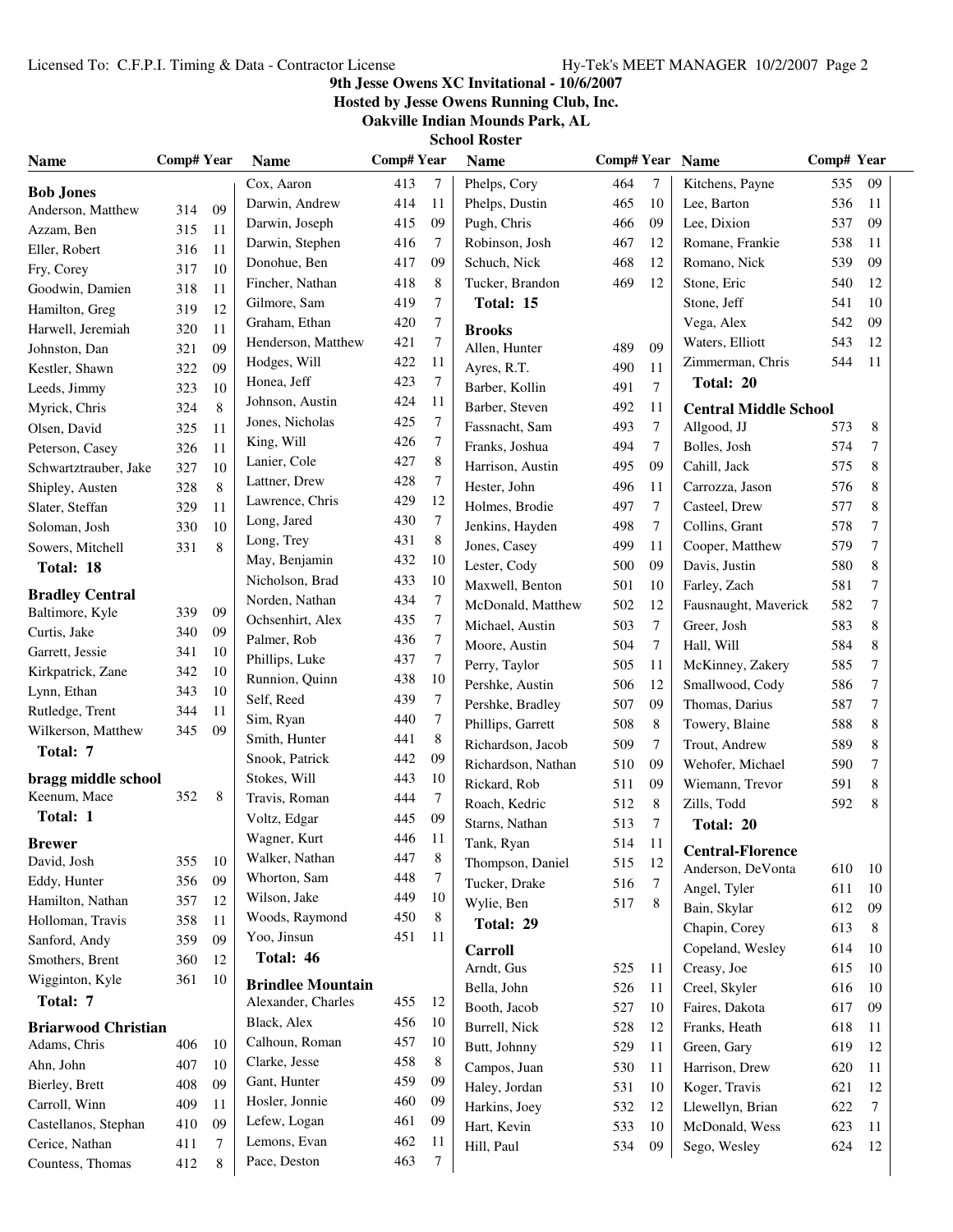### **9th Jesse Owens XC Invitational - 10/6/2007**

**Hosted by Jesse Owens Running Club, Inc.**

| School Roster |  |
|---------------|--|
|               |  |

| <b>Name</b>                             | Comp# Year |         | <b>Name</b>                              | <b>Comp#Year</b> |    | <b>Name</b>                              | Comp# Year Name |          |                                        | Comp# Year |          |
|-----------------------------------------|------------|---------|------------------------------------------|------------------|----|------------------------------------------|-----------------|----------|----------------------------------------|------------|----------|
| <b>Central-Florence</b>                 |            |         | McMeans, Trey                            | 692              | 09 | Oliver, Keaton                           | 790             | 7        | McRae III, Tommy                       | 894        | 11       |
| South, Wes                              | 625        | $\,8\,$ | Moore, Luke                              | 693              | 09 | Partain, Reed                            | 791             | 7        | Moriarty, Ryan                         | 895        | 09       |
| Tingle, Terry                           | 626        | 12      | Patrick, Will                            | 694              | 09 | Quick, jacob                             | 792             | 8        | Pettey, Richard                        | 896        | 11       |
| Total: 17                               |            |         | Total: 8                                 |                  |    | Reid, James                              | 793             | 8        | Rawlings, Alec                         | 897        | 11       |
|                                         |            |         | <b>Cold Springs</b>                      |                  |    | Richard, Kyle                            | 794             | 09       | Solley, Sawyer                         | 898        | 11       |
| <b>Chattanooga Central</b><br>Cook, Wes | 632        | 11      | Bevis, Bertis                            | 706              | 11 | Sapp, Matt                               | 795             | 8        | Solley, Skyler                         | 899        | 8        |
| Edwards, Alex                           | 633        | 10      | Busby, Will                              | 707              | 10 | Sisk, Daniel                             | 796             | 8        | Spearman, Ben                          | 900        | 10       |
| Elmore, Nathan                          | 634        | 10      | Calvert, Blake                           | 708              | 8  | Smith, Joseph                            | 797             | 8        | Tidwell, Adam                          | 901        | 7        |
| Eversole, Brett                         | 635        | 10      | Campbell, Tyler                          | 709              | 8  | Whittemore, Caleb                        | 798             | 11       | Tidwell, Josh                          | 902        | 11       |
| Paige, Gavin                            | 636        | 09      | Crider, Kiah                             | 710              | 10 | Total: 29                                |                 |          | Weinmann, Miika                        | 903        | 10       |
| Robinson, Kevin                         | 637        | 09      | Garmon, Matt                             | 711              | 12 | Dar                                      |                 |          | Total: 20                              |            |          |
| Shelton, Shane                          | 638        | 10      | Hall, Cody                               | 712              | 12 | Burks, Kyle                              | 816             | 12       | <b>Decatur Heritage</b>                |            |          |
| Tuggle, Ryan                            | 639        | 11      | Haynes, Kyle                             | 713              | 8  | Drury, Will                              | 817             | 12       | Barriault, Hunter                      | 907        | 12       |
| Walters, Richard                        | 640        | 09      | Hughey, Corey                            | 714              | 09 | Fox, Taylor                              | 818             | 09       | Cook, Jacob                            | 908        | 11       |
| Yoon, James                             | 641        | 11      | Lewis, Nathan                            | 715              | 10 | Gamble, Garrett                          | 819             | 09       | Hodge, Drew                            | 909        | 7        |
|                                         |            |         | Lewis, Nick                              | 716              | 10 | Hamby, Chris                             | 820             | 12       | Hurst, Tillman                         | 910        | $\tau$   |
| Total: 10                               |            |         | Marsh, Lucas                             | 717              | 09 | Hoover, Cody                             | 821             | 12       | Oliver, Chad                           | 911        | 8        |
| <b>Chattanooga Christian</b>            |            |         | Swann, Brett                             | 718              | 8  | Kilpatrick, Micah                        | 822             | 10       | Poole, Zach                            | 912        | 10       |
| Alexson, Bill                           | 657        | 10      | Total: 13                                |                  |    | Walker, Larry                            | 823             | 09       | Reid, Aaron                            | 913        | 09       |
| Ausdran, Randall                        | 658        | 12      |                                          |                  |    | Wertz, Dakota                            | 824             | 09       | Runager, Ryan                          | 914        | 7        |
| Bates, Logan                            | 659        | 09      | <b>Columbia Central</b><br>Braden, Oneal | 726              | 12 | Total: 9                                 |                 |          | Schmid, Marshal                        | 915        | 10       |
| Coniglio, Matt                          | 660        | 11      | Daniels, Jonathan                        | 727              | 12 |                                          |                 |          | Vinton, James                          | 916        | 09       |
| Day, Corey                              | 661        | 09      | Davis, Will                              | 728              | 12 | <b>David Lipscomb</b><br>Amonett, Hunter | 836             | 11       | Vinton, Thomas                         | 917        | 10       |
| Doremus, Kevin                          | 662        | 09      | Massey, Mason                            | 729              | 12 | Ball, Robert                             | 837             | 11       | Total: 11                              |            |          |
| Fellers, Jacob                          | 663        | 09      | Pellizzarro, Ramon                       | 730              | 10 | Barrick, Johnson                         | 838             | 10       |                                        |            |          |
| Meadors, Cameron                        | 664        | 11      | Strickland, Jason                        | 731              | 12 | Brooks, Andy                             | 839             | 10       | <b>Dickson County</b><br>Bell, Patrick | 928        | 12       |
| Mullins, Andrew                         | 665        | 11      |                                          | 732              | 12 | Edgeworth, Drew                          | 840             | 10       | Brannan, Kaleb                         | 929        | 10       |
| Thomas, Steven                          | 666        | 11      | Wood, Michael                            |                  |    |                                          |                 |          |                                        |            |          |
| Venable, Joseph                         | 667        | 11      | Total: 7                                 |                  |    | Johnson, Ryan                            | 841             | 12<br>11 | Brison, Ian                            | 930        | 10<br>11 |
| Vetterick, Dan                          | 668        | 09      | Cullman                                  |                  |    | Kendrick, Tyler                          | 842             | 12       | Brown, Andrew                          | 931        |          |
| Vetterick, Will                         | 669        | 11      | Addison, Michael                         | 770              | 10 | King, Sam                                | 843             |          | Carter, Jake                           | 932        | 11       |
| Warren, Kit                             | 670        | 11      | Alarcon, Jeff                            | 771              | 09 | Leeper, Ben                              | 844             | 12       | Fortner, Charles                       | 933        | 12       |
| Winchester, Eric                        | 671        | 11      | Bradford, Cameron                        | 772              | 10 | McMeen, Alexander                        | 845             | 12       | Long, Cliff                            | 934        | 09       |
| Young, Holden                           | 672        | 11      | Colburn, Dakota                          | 773              | 8  | Musick, Jeff<br>Proctor, Houston         | 846             | 11       | Shaun, Bigness                         | 935        | 12       |
| Total: 16                               |            |         | Gomez, Ben                               | 774              | 12 |                                          | 847             | 11       | Total: 8                               |            |          |
| Clay-Chalkville                         |            |         | Gomez, Mark                              | 775              | 7  | Reasonover, Bryan                        | 848             | 11       | <b>Dickson Middle School</b>           |            |          |
| Caranza, Jose                           | 674        | 12      | Hilbish, Mike                            | 776              | 8  | Rochelle, Marcus                         | 849             | 11       | Batts, Christian                       | 948        | 7        |
| Cody, Matt                              | 675        | 11      | Hogan, Jackson                           | 777              | 7  | Straughn, Nathan                         | 850             | 12       | Brown, Stephen                         | 949        | 8        |
| Craft, John                             | 676        | 09      | Holcomb, Bobby                           | 778              | 8  | Total: 15                                |                 |          | Easterling, David                      | 950        | 8        |
| Dameron, Andrew                         | 677        | 11      | Hood, John                               | 779              | 7  | <b>Decatur</b>                           |                 |          | Farrar, Travis                         | 951        | 6        |
| Driggers, Jamie                         | 678        | 09      | Huynh, Viet                              | 780              | 11 | Ackley, Ben                              | 884             | 10       | Gilliland, Seth                        | 952        | 8        |
| Hicks, Kevin                            | 679        | 12      | Kilgore, Brigham                         | 781              | 10 | Barbee, Brandon                          | 885             | 8        | Prichard, Kyle                         | 953        | 7        |
| Landers, Josh                           | 680        | 11      | Kugler, Stedmon                          | 782              | 09 | Brown, Taylor                            | 886             | 11       | Redden, Cameron                        | 954        | 8        |
| Total: 7                                |            |         | LaGanke, Ryan                            | 783              | 11 | Covington, Michael                       | 887             | 11       | Stewart, Keaton                        | 955        | 8        |
|                                         |            |         | Leiter, Brian                            | 784              | 09 | Derrick, Trent                           | 888             | 10       | Webster, Ethan                         | 956        | 8        |
| <b>Clements</b><br>Chapman, Scott       | 687        | 09      | Malone, Dallas                           | 785              | 12 | Gilliam, Daniel                          | 889             | 8        | Zach, Dysinger                         | 957        | 8        |
| Colwell, Chris                          | 688        | 09      | McCluskey, Cody                          | 786              | 7  | Hand, Samuel                             | 890             | 10       | Total: 10                              |            |          |
| Grubbs, Joshn                           | 689        | 12      | McNeal, Stephen                          | 787              | 7  | Lopez, Francisco                         | 891             | 11       | <b>Eastwood Middle School</b>          |            |          |
| Hazlitt, Jerry                          | 690        | 12      | Milligan, Connor                         | 788              | 8  | Matthews, AJ                             | 892             | 11       | Ashby, Ross                            | 968        | 8        |
| Kimbrough, Buddy                        | 691        | 8       | Murphree, Matthew                        | 789              | 09 | Maxwell, Clark                           | 893             | 11       | DeJesus-Colon, Gabriel                 | 969        | 8        |
|                                         |            |         |                                          |                  |    |                                          |                 |          |                                        |            |          |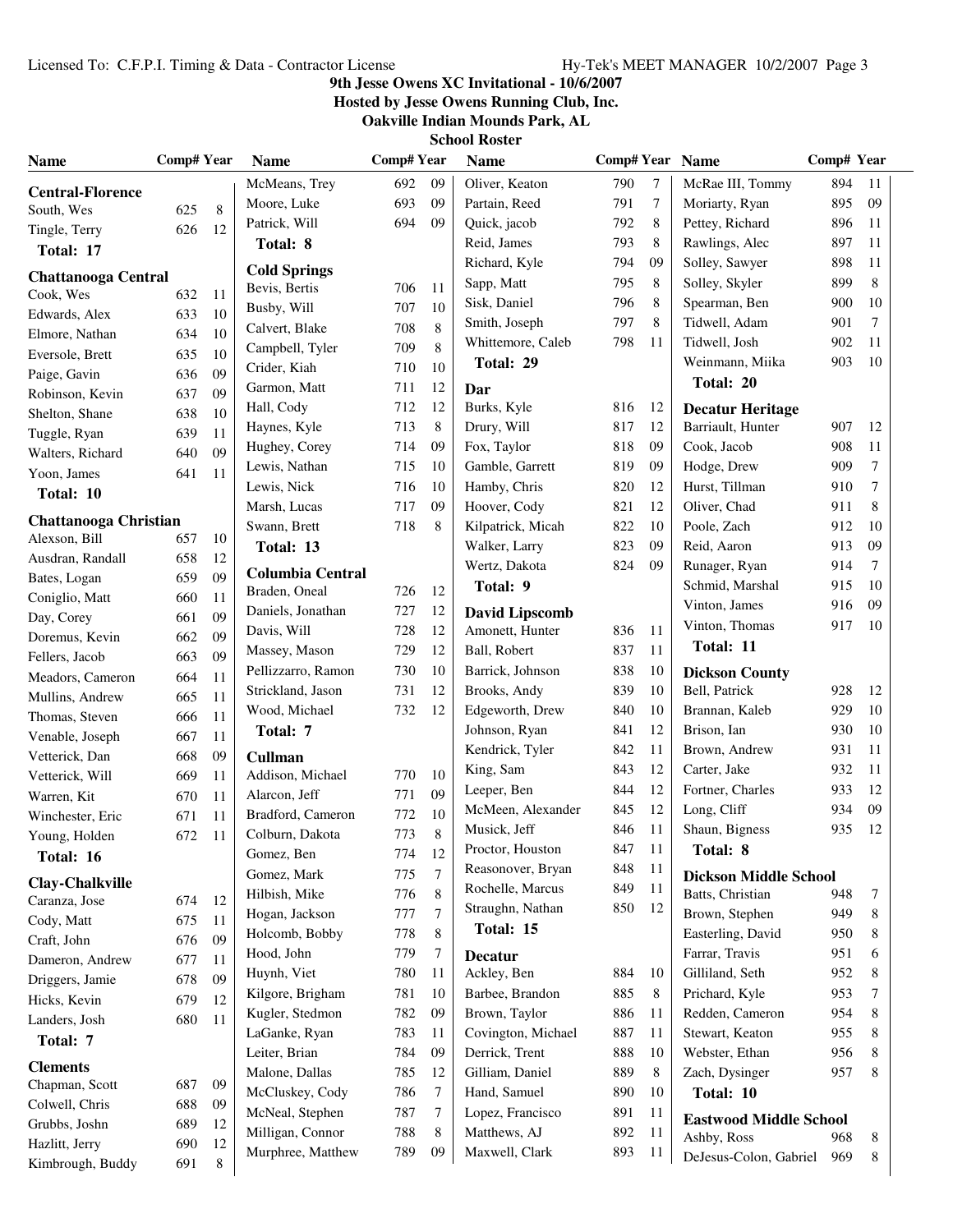### **9th Jesse Owens XC Invitational - 10/6/2007**

**Hosted by Jesse Owens Running Club, Inc.**

|  | School Koster |  |
|--|---------------|--|
|  |               |  |

| <b>Name</b>                   | <b>Comp# Year</b> |                  | <b>Name</b>                     | <b>Comp#Year</b> |                 | <b>Name</b>                     | Comp# Year Name |                |                           | Comp# Year |     |
|-------------------------------|-------------------|------------------|---------------------------------|------------------|-----------------|---------------------------------|-----------------|----------------|---------------------------|------------|-----|
| <b>Eastwood Middle School</b> |                   |                  | <b>Florence Freshman Center</b> |                  |                 | <b>Franklin Road</b>            |                 |                | Ellard, Aaron             | 1197       | 7   |
| Glass, Scott                  | 970               | 8                | Archer, LaDarian                | 1043             | $7\phantom{.0}$ | Davis, Nolan                    | 1111 12         |                | Galloway, Blake           | 1198       | 8   |
| Hewitt, Zach                  | 971               | 8                | Bailey, Nate                    | 1044             | 8               | Ford, Kevin                     | 1112            | 11             | Gatewood, Matthew         | 1199       | 7   |
| Norris, Jonathan              | 972               | 8                | Comer, Keifer                   | 1045             | 8               | Girdler, John                   | 1113            | -11            | Holmes, Nick              | 1200       | 7   |
| Sullivan, Parishe             | 973               | $\tau$           | Duff. Andrew                    | 1046             | 7               | Gurdler, John                   | 1114            | 11             | House, Alex               | 1201       | 8   |
| Total: 6                      |                   |                  | Ellison, Jimmy                  | 1047             | 7               | Huddleston, Alan                | 1115 11         |                | Johnson, Bruce            | 1202       | 8   |
|                               |                   |                  | Erbe, Miles                     | 1048             | 7               | Kaiser, Jack                    | 1116            | 11             | Jones, Phillip            | 1203       | 8   |
| <b>Elkmont</b>                |                   |                  | Girsch, Kevin                   | 1049             | 8               | McCaslin, John Adam             | 1117            | 11             | Joyner, Josh              | 1204       | 7   |
| Miller, Hayden                | 977               | 10               | Huggins, Tyler                  | 1050 FR          |                 | Rodewald, Nik                   | 1118            | 09             | Kinser, Parker            | 1205       | 7   |
| Miller, Jackson               | 978               | 09               | Sharpston, Zachary              | 1051             | 8               | Total: 8                        |                 |                | McKenzie, Derrick         | 1206       | 8   |
| Total: 2                      |                   |                  | Staggs, Tyler                   | 1052             | $\tau$          | <b>Harding Academy</b>          |                 |                | Reagan, Daniel            | 1207       | 7   |
| <b>Fairview</b>               |                   |                  | Tran, Davis                     | 1053             | $\overline{7}$  | Avery, Cameron                  | 1125            | $\overline{7}$ | Seay, Daniel              | 1208       | 8   |
| Ashley, Cody                  | 992               | $7\phantom{.0}$  | Total: 11                       |                  |                 | Hayes, Andy                     | 1126            | 8              | Stubbs, Daniel            | 1209       | 7   |
| Butts, Kody                   | 993               | 12               | <b>Fort Payne</b>               |                  |                 | Thompson, Stephen               | 1127            | 8              | Total: 19                 |            |     |
| Earwood, Austin               | 994               | $\boldsymbol{7}$ | Benetowski, John                | 1070 09          |                 | Walters, Austin                 | 1128            | 7              | <b>Hewitt-Trussville</b>  |            |     |
| Fulmer, Jordan                | 995               | 10               | Ceballos, Michael               | 1071             | - 10            | Alexander, Drew                 | 1146            | 12             | Aldrich, Anthony          | 1224 11    |     |
| Gay, Hayden                   | 996               | 7                | Cleckler, Trevor                | 1072             | 8               | Ashley, Ben                     | 1147            | 09             | Bengtson, Clayton         | 1225       | -11 |
| Hampton, Cory                 | 997               | 09               | Dominquez, Ever                 | 1073             | -10             | Ashley, Richard                 | 1148            | 11             | Boyd, Brent               | 1226       | 12  |
| Hudson, Kaleb                 | 998               | 7                | Fox, Ethan                      | 1074             | - 10            | Cancienne, Drew                 | 1149            | 10             | Connell, Cameron          | 1227       | 12  |
| Kessler, Eric                 | 999               | 11               | Gallagos, Peter                 | 1075 12          |                 | Gandee, Andrew                  | 1150            | 12             | Cordes, Chris             | 1228       | 12  |
| Linton, Travis                | 1000              | 7                | McPherson, Logan                | 1076             | 7               | Hendrix, Andy                   | 1151            | 10             | Cortes, Noel              | 1229       | 09  |
| Macias, Ceasar                | 1001              | 8                | Orozco, Francisco               | 1077             | -11             | James, Nick                     | 1152            | 10             | Gibson, Tyler             | 1230       | 12  |
| Phillips, Dalton              | 1002              | - 11             | Pascual, Alfonso                | 1078             | -11             | Jenkins, Ben                    | 1153            | 12             | Gore, James               | 1231       | 09  |
| Talley, Chance                | 1003              | -10              | Womack, Cameron                 | 1079             | $\overline{7}$  | Kevin, Kelso                    | 1154            | 10             | Grammer, Alex             | 1232       | 09  |
| Vincent, Drew                 | 1004              | 7                | Total: 10                       |                  |                 | Lim, Garrett                    | 1155            | 10             | Gremmels, David           | 1233       | 10  |
| Total: 13                     |                   |                  | Franklin                        |                  |                 | Michael, Max                    | 1156            | 10             | Gunter, Cole              | 1234       | -09 |
| <b>Falkville</b>              |                   |                  | Bacon, Jake                     | 1089             | -10             | Nelms, Carter                   | 1157            | 12             | Knowles, Michael          | 1235       | 12  |
| Blanchard, Heath              | 1010 09           |                  | Bennorth, Nick                  | 1090 10          |                 | Perry, Michael                  | 1158            | 10             | Landry, Jourdane          | 1236       | 10  |
| Blanchard, Justin             | 1011              | -12              | Bolt, Kevin                     | 1091             | -10             | Pierce, Keith                   | 1159            | 12             | Mashburn, Cory            | 1237       | 09  |
| Hill, Cory                    | 1012 12           |                  | Carter, Lincoln                 | 1092             | 09              | Stalcup, Chris                  | 1160            | 10             | Massey, Evan              | 1238       | 12  |
| McNatt, Jonathan              | 1013 11           |                  | Chapman, Paul                   | 1093             | -11             | Total: 19                       |                 |                | McCombs, Corey            | 1239       | 11  |
| Wilemon, Jace                 | 1014 11           |                  | Compton, Brad                   | 1094             | -10             |                                 |                 |                | Mills, Corey              | 1240       | 12  |
| Total: 5                      |                   |                  | Connor, Dillon                  | 1095 10          |                 | <b>Hatton</b><br>Bracken, Jade  | 1164 10         |                | Morton, Corey             | 1241       | 09  |
| Florence                      |                   |                  | Halleen, Alex                   | 1096 11          |                 | Bradford, Jake                  | 1165 7          |                | Parks, Matthew            | 1242 09    |     |
| Albright, Phillip             | 1023 12           |                  | Hawn, Tyler                     | 1097             | - 11            | Burden, Caleb                   | 1166            | $\overline{7}$ | Peterson, Lance           | 1243 12    |     |
| Bartmass, Stuart              | 1024 10           |                  | Henry, Blake                    | 1098             | -11             | Harrison, Ried                  | 1167            | $\overline{7}$ | Pickens, Chris            | 1244 12    |     |
| Behel, Michael                | 1025 12           |                  | Hethcoat, Hunter                | 1099 12          |                 | Jackson, Devin                  | 1168            | 09             | Russell, Adam             | 1245       | -09 |
| Crown, Kyle                   | 1026 09           |                  | Hill, Bruin                     | 1100 09          |                 | Mardis, Austin                  | 1169            | 7              | Smith, Morgan             | 1246       | 12  |
| Gallegos, Nations             | 1027 12           |                  | Hill, Max                       | 1101 09          |                 | Nichols, Zeke                   | 1170            | 12             | Stidham, Justin           | 1247       | 12  |
| Moore, Trey                   | 1028              | -10              | Hill, Myles                     | 1102 12          |                 | Patterson, Ben                  | 1171            | 7              | Thompson, Grant           | 1248       | 09  |
| Murphy, Justin                | 1029              | -11              | Koupal, Matt                    | 1103 11          |                 | Wilson, Caleb                   | 1172 11         |                | Tourtellotte, David       | 1249       | 09  |
| Osborn, Addison               | 1030 11           |                  | Koupal, Nick                    | 1104 11          |                 | Total: 9                        |                 |                | Tucker, Chris             | 1250       | 09  |
| Ross, Nick                    | 1031 12           |                  | McCubbin, Alex                  | 1105 12          |                 |                                 |                 |                | Vise, Adam                | 1251       | 12  |
| Rowell, Thaddeus              | 1032 11           |                  | Minor, Peter                    | 1106 12          |                 | <b>Hewitt Trussville Middle</b> |                 |                | Wise, Kevin               | 1252 10    |     |
| Rylee, Hunter                 | 1033 11           |                  | Porter, Alan                    | 1107 09          |                 | Boswell, Frank                  | 1191            | 8              | Total: 29                 |            |     |
| Smith, Chase                  | 1034 10           |                  | Porter, John Ellis              | 1108 12          |                 | Caldwell, Connor                | 1192            | 8              |                           |            |     |
| Ware, Reid                    | 1035              | - 12             | Sisemore, Allen                 | 1109 12          |                 | Chambliss, Carson               | 1193            | 8              | Homewood<br>Boykin, Tommy | 1260 11    |     |
| Willis, Trent                 | 1036 12           |                  | Sullivan, Jared                 | 1110 11          |                 | Croft, Jonathan                 | 1194            | 7              | Donaldson, Josh           | 1261       | -12 |
| Total: 14                     |                   |                  | Total: 22                       |                  |                 | Davis, Jake                     | 1195            | 7              | Hughes, Mitchell          | 1262 12    |     |
|                               |                   |                  |                                 |                  |                 | Davis, Luke                     | 1196            | 7              |                           |            |     |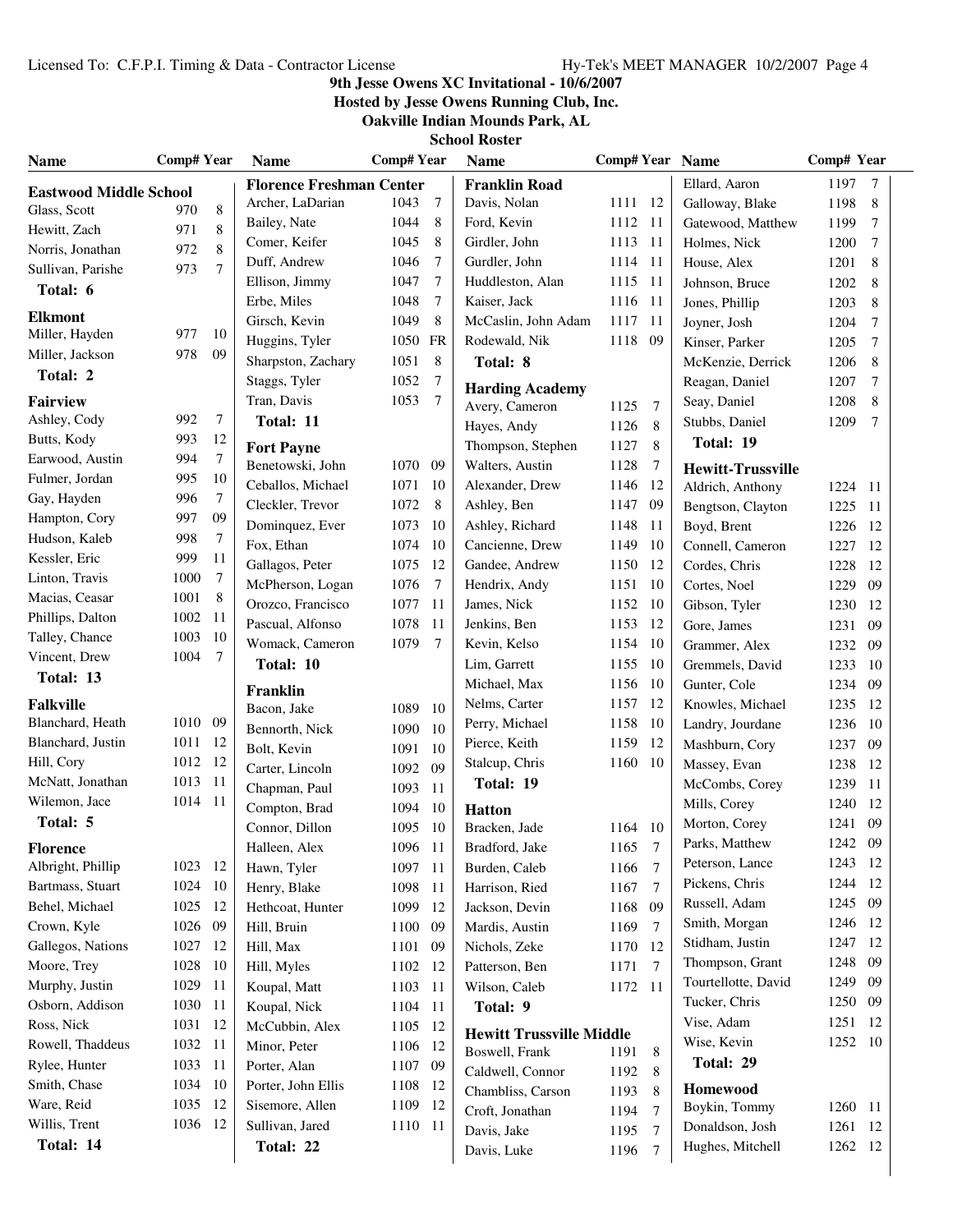### **9th Jesse Owens XC Invitational - 10/6/2007**

**Hosted by Jesse Owens Running Club, Inc.**

|  | School Koster |  |
|--|---------------|--|
|  |               |  |

| <b>Name</b>                      | <b>Comp# Year</b> |                | <b>Name</b>           | <b>Comp#Year</b> |     | <b>Name</b>            | Comp# Year Name |     |                               | Comp# Year |           |
|----------------------------------|-------------------|----------------|-----------------------|------------------|-----|------------------------|-----------------|-----|-------------------------------|------------|-----------|
| <b>Homewood</b>                  |                   |                | Stinson, Taylor       | 1343 11          |     | McLaughlin, Dustn      | 1422            | -12 | Nuanes, Tyler                 | 1492 09    |           |
| Johnson, Philip                  | 1263              | -11            | Taylor, Austin        | 1344 10          |     | Meehan, Drew           | 1423            | 8   | Orrison, Owen                 | 1493 11    |           |
| Keith, Gregory                   | 1264              | -12            | Vines, Andrew         | 1345 11          |     | Nelson, Ian            | 1424            | 12  | Woernle, Mark                 | 1494 11    |           |
| Lee, Blake                       | 1265              | -11            | Wallington, Jeffrey   | 1346 12          |     | Nelson, Sam            | 1425            | 09  | Total: 13                     |            |           |
| Lee, Cody                        | 1266              | 10             | Warren, Cameron       | 1347             | 11  | Noah, Ethan            | 1426            | 11  | <b>Madison Central</b>        |            |           |
| Little, William                  | 1267              | 12             | Williams, Juddy       | 1348             | 10  | Pryor, Ben             | 1427            | 7   | Aldridge, Wesley              | 1507       | 8         |
| Marsch, Andy                     | 1268              | 09             | Willis, Ben           | 1349             | 12  | Quinn, Nick            | 1428            | 10  | Alexander, Andrew             | 1508       | 8         |
| McCain, Porter                   | 1269              | 11             | Total: 36             |                  |     | Quinn, Robert          | 1429            | 10  | Baney, Austin                 | 1509       | 8         |
| Total: 10                        |                   |                | Independence          |                  |     | Rowan, Alex            | 1430            | 7   | Becker, Madden                | 1510       | 8         |
| <b>Homewood Middle School</b>    |                   |                | Andrzewjewski, Kolbe  | 1360 11          |     | Sanburg, Andrew        | 1431            | 09  | Clark, Timothy                | 1511       | 09        |
| Alford, John                     | 1283              | 7              | Anthony, Blake        | 1361             | 09  | Seger, Josh            | 1432            | 11  | Crowder, Pierson              | 1512       | 8         |
| Burson, J.B.                     | 1284              | 8              | Bemis, Josh           | 1362 10          |     | Sides, Clark           | 1433            | 09  | Gilstrap, Daniel              | 1513 11    |           |
| DeMetz, Donald                   | 1285              | 7              | Burton, Kyle          | 1363             | 11  | Smart, Adam            | 1434            | 12  | Hall, Drew                    | 1514       | - 10      |
| DeMetz, Edward                   | 1286              | 7              | Butts, Tyler          | 1364             | 10  | Speer, Will            | 1435            | 09  | Khymes, Madison               | 1515       | -11       |
| Otamias, Pacifico                | 1287              | $\tau$         | Carter, Travis        | 1365             | 10  | Tippets, Alan          | 1436            | 12  | Lanke, Chase                  | 1516       | 09        |
| Peterson, Conner                 | 1288              | $\overline{7}$ | Johnston, Jonathan    | 1366             | 12  | Whitmore, Jacob        | 1437            | 7   | Morris, Britain               | 1517       | 09        |
| Shroyer, Drew                    | 1289              | 7              | Jones, Ben            | 1367             | 10  | Total: 20              |                 |     | Moseley, Lee                  | 1518       | 09        |
| Simpson, Nicholas                | 1290              | 8              | Kakoti, George        | 1368             | 11  | <b>Lawrence County</b> |                 |     | Reedy, Richie                 | 1519       | 8         |
| Total: 8                         |                   |                | Lancaster, Greg       | 1369             | 12  | Black, Ryne            | 1452            | -11 | Robinson, Andy                | 1520       | 10        |
|                                  |                   |                | Luze, Zach            | 1370 10          |     | Brooks, Michael        | 1453            | 11  | Ruhl, Adam                    | 1521       | -10       |
| <b>Hoover</b>                    |                   |                | Martin, Spencer       | 1371             | 11  | Corum, Tyler           | 1454            | 8   | Skelly, Ryan                  | 1522       | 8         |
| Box, Joshua                      | 1314 10           |                | Murray, Kyle          | 1372             | 11  | Crumpton, Joshua       | 1455            | 12  | Smith, Nathan                 | 1523       | 8         |
| Bryant, Matthew                  | 1315 10           |                | Pett, Ryan            | 1373             | 11  | Elliott, Bo Bice       | 1456            | 09  | Steece, Garrrett              | 1524       | 11        |
| Burleson, Trey                   | 1316 10           |                | Rockholt, Dennis      | 1374             | 12  | Espy, Cory             | 1457            | 8   | Stover, Reid                  | 1525       | 8         |
| Daugherty, Dillon                | 1317              | -10            | Staff, Sam            | 1375             | 11  | Hamilton, Marcus       | 1458            | 09  | Willson, Conner               | 1526       | 8         |
| Davidson, Matt                   | 1318              | -09            | Windrow, Brent        | 1376 12          |     | Hood, Rhyan "worm"     | 1459            | 10  | Total: 20                     |            |           |
| Davidson, Scott                  | 1319              | 09             | Total: 17             |                  |     | Hooper, Kaleb          | 1460            | 09  | <b>Mars Hill Bible School</b> |            |           |
| Farmer, Austin                   | 1320              | 10             | <b>Indian Springs</b> |                  |     | Killen, Jamie          | 1461            | 8   | Black, Drew                   | 1538       | 7         |
| Ford, Connor                     | 1321              | 09             | Alexander, Ryan       | 1395 12          |     | Logan, Jesse           | 1462            | 8   | Black, Kyle                   | 1539 SO    |           |
| Gambla, Will                     | 1322              | 10             | Burnett, Logan        | 1396 12          |     | McWhorter, William     | 1463            | 10  | Boren, Clay                   | 1540 SO    |           |
| Guo-Xue, Xinke                   | 1323              | 09             | Delchamps, Freddie    | 1397             | -11 | Montgomery, Collins    | 1464            | 12  | Gilchrist, David              | 1541       | <b>SR</b> |
| Hamm, Alec<br>Harvey, Philip     | 1324              | 12<br>-10      | Fisher, Joseph        | 1398             | 09  | Naylor, Jonathan       | 1465            | 10  | Hester, Thomas                | 1542 SO    |           |
|                                  | 1325<br>1326      | 12             | Guthrie, Austin       | 1399 11          |     | Reed, Russell          | 1466            | 8   | Lyons, Conner                 | 1543 FR    |           |
| Hatch, Nathan<br>Hayes, Nicholas | 1327 12           |                | Hawley, William       | 1400             | 12  | Sparks, Keaton         | 1467            | 8   | Marks, Chandler               | 1544       | JR        |
| Hendrix, Ryan                    | 1328              | 12             | Hogan, Taylor         | 1401 11          |     | Tobias, James          | 1468            | -12 | Nichols, Ryan                 | 1545 FR    |           |
| Lucas, Donovan                   | 1329              | 11             | Jamroz, Nicholas      | 1402 11          |     | Underwood, Logan       | 1469            | -12 | Pearson, Josh                 | 1546 SR    |           |
| Marshall, Will                   | 1330 10           |                | Joung, Robert         | 1403             | 09  | Woodham, C.J.          | 1470 10         |     | Rutland, Drew                 | 1547       | 7         |
| McGregor, Pat                    | 1331              | - 11           | Kerchof, Clay         | 1404             | 10  | Total: 19              |                 |     | Snodgrass, Adam               | 1548       | JR        |
| Meinberg, David                  | 1332              | -10            | Long, John            | 1405 11          |     | Loveless (Lamp)        |                 |     | Willis, Landon                | 1549       | 7         |
| Montgomery, Drew                 | 1333              | 09             | MacKay, Tim           | 1406 12          |     | Abigt, Austin          | 1482            | 10  | Total: 12                     |            |           |
| Owen, Jake                       | 1334              | -09            | Trodd, Adam           | 1407 12          |     | Burke, James           | 1483            | 10  | McGill-Toolen                 |            |           |
| Perkins, Nick                    | 1335 11           |                | Wells, James          | 1408             | 12  | Guarin, Mark           | 1484            | -11 | Aguirre, Joe                  | 1561 12    |           |
| Propst, Bryan                    | 1336              | 09             | Willingham, John      | 1409 10          |     | Hightain, Andrew       | 1485            | 09  | Aguirre, Nick                 | 1562 10    |           |
| Pugh, Graham                     | 1337              | 09             | Total: 15             |                  |     | Hudson, Jacob          | 1486            | 10  | Corl, Donnie                  | 1563 11    |           |
| Rogers, Joel                     | 1338              | 12             | <b>Jacksonville</b>   |                  |     | Kenny, Nathan          | 1487            | 11  | Cortipassi, Joseph            | 1564       | -11       |
| Rogers, Justin                   | 1339              | 12             | Bellin, Morgan        | 1418 10          |     | McCall, Austin         | 1488            | 12  | Dempsey, Philip               | 1565       | 09        |
| Rooney, Patrick                  | 1340              | 10             | Bellin, Taylor        | 1419 09          |     | Menefee, Edward        | 1489            | -11 | Dolan, Steve                  | 1566 11    |           |
| Slack, Sammy                     | 1341              | 09             | Boudousquie, Andrew   | 1420             | 09  | Menefee, Martin        | 1490            | -11 | Duffey, Daniel                | 1567       | 12        |
| Smith, Josh                      | 1342 11           |                | Johnson, Dylan        | 1421             | 09  | Michael, Bradley       | 1491            | -10 | Jarvis, William               | 1568 11    |           |
|                                  |                   |                |                       |                  |     |                        |                 |     |                               |            |           |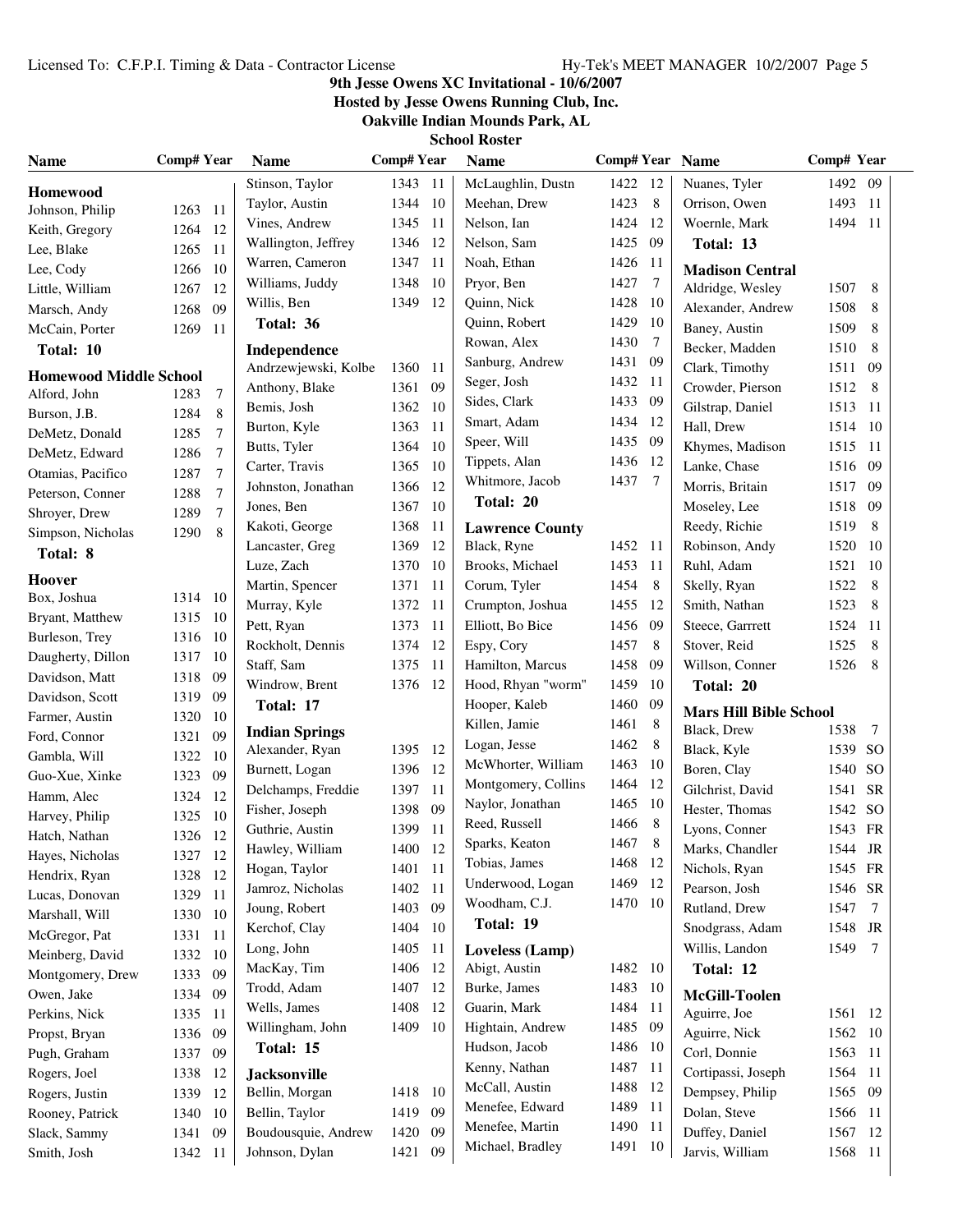### **9th Jesse Owens XC Invitational - 10/6/2007**

**Hosted by Jesse Owens Running Club, Inc.**

**Oakville Indian Mounds Park, AL**

| <b>Name</b>                | Comp# Year |                | <b>Name</b>        | <b>Comp#Year</b> |                | <b>Name</b>          | Comp# Year Name |                |                     | Comp# Year |        |
|----------------------------|------------|----------------|--------------------|------------------|----------------|----------------------|-----------------|----------------|---------------------|------------|--------|
| McGill-Toolen              |            |                | Callahan, Timmy    | 1686             | 8              | Raszeja, Eric        | 1736            | $\overline{7}$ | Keeling, Brett      | 1826 09    |        |
| Madonia, Matthew           | 1569       | 12             | Carter, Ben        | 1687             | 7              | Ratliff, Hudson      | 1737            | FR             | Moore, Joey         | 1827       | -10    |
| Nichols, Alex              | 1570       | -10            | Castinado, Alec    | 1688             | 8              | Rice, Joseph         | 1738            | 7              | Paetow, Niels       | 1828       | 8      |
| Rodriguez, Joe             | 1571 11    |                | Compton, J         | 1689             | $\tau$         | Rogers, Jeff         | 1739            | 7              | Ryan, Tanner        | 1829       | 10     |
| Total: 11                  |            |                | Corry, Harris      | 1690             | 7              | Sandefer, Jamie      | 1740            | FR             | Slusher, Micah      | 1830       | 7      |
|                            |            |                | Crumbaugh, Chase   | 1691             | 7              | Schuler, Robert      | 1741            | 8              | Wallace, Sam        | 1831       | 7      |
| <b>Mobile Christian</b>    |            |                | Darby, Patrick     | 1692             | 7              | Scott, Ryan          | 1742            | FR             | Weeks, Michael      | 1832       | 09     |
| Adams, Andrew              | 1575 12    |                | Davis, Logan       | 1693             | 8              | Sims, Michael        | 1743            | 8              | White, Jess         | 1833       | 8      |
| Dodich, Austin             | 1576       | -12            | Dawson, Alexander  | 1694             | 8              | Sission, Miller      | 1744            | 7              | Williamson, Jacob   | 1834       | 09     |
| Herrington, Colby          | 1577       | -11            | DeAtkine, Andrew   | 1695             | 7              | Skinner, Elliot      | 1745            | FR             | Woodall, Brady      | 1835       | 8      |
| Herrington, Trent          | 1578       | 8              | Dickerson, Dudley  | 1696             | 8              | Swecker, Daniel      | 1746            | 8              | Yarbrough, Hunter   | 1836       | 8      |
| Johns, Larry               | 1579       | 09             | Dunn, Cole         | 1697             | 8              | Taliaferro, Ward     | 1747            | 7              | Yordy, Luke         | 1837       | $\tau$ |
| Wasden, Payton             | 1580       | 09             | Durkee, Rucker     | 1698             | 8              | Tanner, David        | 1748            | FR             | Zills, Slaton       | 1838       | 8      |
| Total: 6                   |            |                | Edmonds, Will      | 1699             | 7              | Waterman, Morgan     | 1749            | FR             | Total: 17           |            |        |
| <b>Montgomery Catholic</b> |            |                | Elliot, Sam        | 1700 FR          |                | Watford, Bryan       | 1750            | FR             | Northridge          |            |        |
| Empey, Ian                 | 1582       | -10            | Fahey, Billy       | 1701             | 8              | Welman, Zach         | 1751 FR         |                | Beg, Adam           | 1847       | - 10   |
| Faulk, Tanner              | 1583       | -10            | Fix, Andrew        | 1702             | 8              | Wilder, Patrick      | 1752            | $\overline{7}$ | Cochrane, Brandon   | 1848       | -10    |
| Glenboski, Josh            | 1584       | 10             | Gall, Joseph       | 1703             | 8              | Wilder, Will         | 1753 FR         |                | Cook, Zac           | 1849       | -11    |
| Nunnelee, Shelby           | 1585       | -10            | Glover, Daniel     | 1704             | $\tau$         | Yampolosky, Ronny    | 1754            | 7              | Fridley, Connor     | 1850       | 09     |
| Pickens, Landon            | 1586       | -10            | Hereford, Faulkner | 1705             | $\tau$         | Yates, Stewart       | 1755            | $\overline{7}$ | Fridley, Justin     | 1851       | 12     |
| Visco, Thomas              | 1587       | -11            | Hereford, Patrick  | 1706             | 7              | Total: 82            |                 |                | Nichols, Dylan      | 1852       | - 10   |
| Woods, Thomas              | 1588       | - 10           | Hester, Summer     | 1707             | 8              | <b>Murphy</b>        |                 |                | Pruitt, Jason       | 1853       | 11     |
| Total: 7                   |            |                | Hightower, Will    | 1708             | 8              | Baranov, Emile       | 1789            | 12             | Schreiber, Conrad   | 1854       | -10    |
| <b>Moody</b>               |            |                | Hopkins, James     | 1709             | 7              | Farrell, Justin      | 1790            | 12             | Walker, Benjamin    | 1855 12    |        |
| Gann, Travis               | 1593       | -10            | Hoskins, Allen     | 1710 FR          |                | Fleming, Terrance    | 1791            | 10             | Total: 9            |            |        |
| Garst, Dallas              | 1594       | 10             | Johnston, Thomas   | 1711             | 8              | Foy, Josh            | 1792            | 12             |                     |            |        |
| Hamby, Tyler               | 1595       | 10             | Kimberly, Brooks   | 1712             | 8              | Gafford, John        | 1793            | 12             | <b>Oak Mountain</b> |            |        |
| Moore, Raymond             | 1596       | 09             | Krebs, Max         | 1713 FR          |                | Hal, Teddy           | 1794            | 11             | Anderson, Clay      | 1873       | - 12   |
| Parker, Kyle               | 1597       | $\overline{7}$ | Leeds, Andrew      | 1714             | 8              | Hector, Dominique    | 1795            | 10             | Baxter, Will        | 1874       | 12     |
| Reed, Zach                 | 1598       | 8              | Leeds, Matthew     | 1715             | 7              | Holt, Kyle           | 1796            | 12             | Brennan, Tommy      | 1875       | 09     |
| Richards, Eric             | 1599       | $\overline{7}$ | Lewis, Jim         | 1716             | 8              | Howard, Phillip      | 1797            | 12             | Brogdan, Shane      | 1876       | -11    |
| Spiker, Blake              | 1600       | 10             | Lloyd, Mitchell    | 1717 FR          |                | Howard, Robert       | 1798            | 10             | Burnett, Matt       | 1877       | 11     |
| Suttle, Ethan              | 1601       | 12             | Mancer, Evan       | 1718             | 8              | Isacc, Torrey        | 1799            | 12             | Carruthers, McCain  | 1878       | -10    |
| Vecsey, Mike               | 1602       | 11             | Mccain, Walker     | 1719             | 8              | Johnson, Leburia     | 1800            | 12             | Christenbury, Boyd  | 1879 10    |        |
| Williams, Joshua           | 1603       | $\overline{7}$ | McElroy, Jay       | 1720             | 8 <sup>8</sup> | Knapp, Alex          | 1801 11         |                | Clemmett, Ben       | 1880       | 12     |
| Williams, Shane            | 1604       | $\overline{7}$ | McElroy, Philip    | 1721 FR          |                | Middleton, Broox     | 1802 12         |                | Cooper, Matt        | 1881       | - 10   |
| Total: 12                  |            |                | Mclaughlin, Reed   | 1722 7           |                | Moorer, Michael      | 1803            | -12            | Cready, Russ        | 1882       | - 10   |
|                            |            |                | Mercer, A.J.       | 1723             | 8              | Raleigh, Michael     | 1804            | -09            | Curruthers, Chisum  | 1883       | 12     |
| <b>Mountain Brook JH</b>   |            |                | Miller, Jack       | 1724             | 8              | Saleeby, Edward      | 1805            | -10            | Dudley, Steven      | 1884       | -10    |
| Hines, Christian           | 1674       | 7              | Modling, Douglas   | 1725 FR          |                | Spence, Will         | 1806            | 12             | Everett, Thomas     | 1885       | -10    |
| Martin, Elliot             | 1675       | 7              | Monaghan, Jack     | 1726 8           |                | Spencer, Anthony     | 1807 12         |                | Hayes, Kasey        | 1886       | -11    |
| Millhouse, Adam            | 1676       | 7              | Morgan, Cole       | 1727 7           |                | Stephens, Ben        | 1808            | 11             | Ireland, John       | 1887       | -10    |
| Alison, Parker             | 1677       | 8              | Morgan, Jack       | 1728 FR          |                | Straughn, Josef      | 1809            | 8              | Jones, Cory         | 1888       | 10     |
| Balkovetz, Tom             | 1678       | 8              | Morrow, Parker     | 1729 8           |                |                      |                 |                | Jones, Vaughn       | 1889       | 12     |
| Benton, Steven             | 1679       | 8              | Mulkin, Pearce     | 1730             | 8              | Total: 21            |                 |                | King, Scott         | 1890       | 12     |
| Bluestein, Joshua          | 1680       | 7              | Oakes, Logan       | 1731             | 7              | <b>Muscle Shoals</b> |                 |                | Lansdell, Drew      | 1891       | -10    |
| Brown, Hunter              | 1681       | 8              | Oser, Alex         | 1732             | 7              | Alexander, Cody      | 1822            | 8              | Lantrip, Danny      | 1892       | -12    |
| Burke, Michael             | 1682       | 8              | Philips, Walker    | 1733             | 8              | Bailey, Mikey        | 1823            | 8              | Markey, Patrick     | 1893 10    |        |
| Bush, Allen                | 1683       | 8              | Poynor, Will       | 1734 FR          |                | Caballero, Arturo    | 1824            | 8              | Matthews, Jamieson  | 1894 10    |        |
| Butterworth, Charles       | 1684       | 7              | Rafield, Logan     | 1735 FR          |                | Casteel, Jonah       | 1825            | 8              | Mueller, Jacob      | 1895 12    |        |
| Byrne, Robert              | 1685       | 8              |                    |                  |                |                      |                 |                |                     |            |        |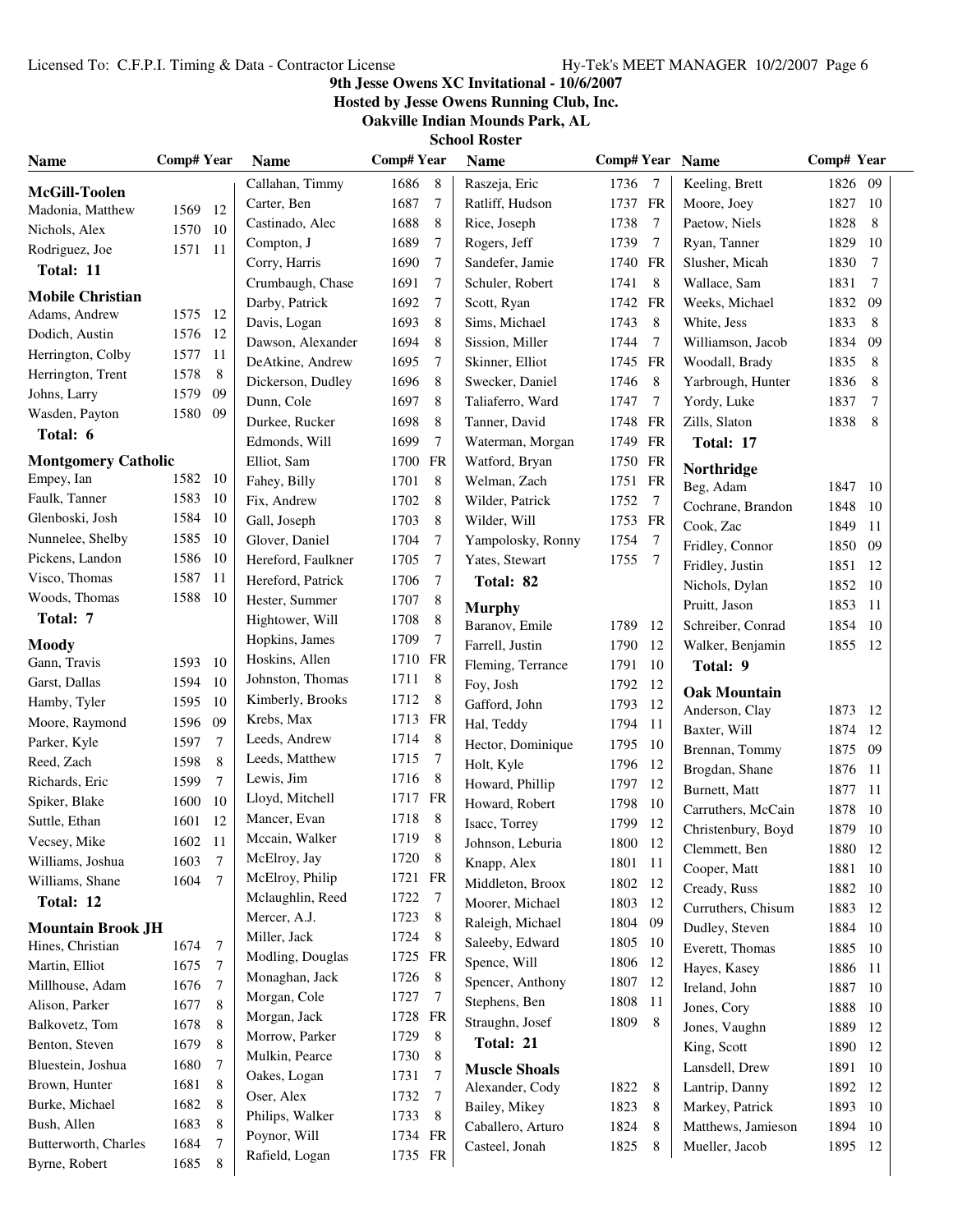### **9th Jesse Owens XC Invitational - 10/6/2007**

**Hosted by Jesse Owens Running Club, Inc.**

**Oakville Indian Mounds Park, AL**

| <b>Name</b>                                         | <b>Comp# Year</b>  |                 | <b>Name</b>         | <b>Comp#Year</b> |                 | <b>Name</b>                | Comp# Year Name |    |                               | Comp# Year |        |
|-----------------------------------------------------|--------------------|-----------------|---------------------|------------------|-----------------|----------------------------|-----------------|----|-------------------------------|------------|--------|
| <b>Oak Mountain</b>                                 |                    |                 | Bennett, Jaron      | 1976 10          |                 | Gilmore, Kyle              | 2061            | 8  | Payne, Cole                   | 2136       | 8      |
| Mueller, Samuel                                     | 1896 10            |                 | Bryant, Blake       | 1977             | -12             | Green, Billy               | 2062            | 09 | Russell, Alex                 | 2137       | 09     |
| Nolen, Andy                                         | 1897               | -12             | Chamblee, Myles     | 1978             | 12              | Harwell, Andrew            | 2063            | 09 | Russell, Sam                  | 2138       | 8      |
| Ott, Drake                                          | 1898               | -11             | Cook, Brady         | 1979             | -09             | Humphrey, Timothy          | 2064            | 10 | Ryan, Bart                    | 2139       | 11     |
| Peacock, Matt                                       | 1899               | 10              | Dove, Jacoby        | 1980             | -09             | Kersh, Morris              | 2065            | 11 | Scott, Ethan                  | 2140       | 8      |
| Reid, Ben                                           | 1900               | 11              | Flynn, Zachary      | 1981             | 8               | Martin, Joseph             | 2066            | 8  | Stephens, Collin              | 2141       | 7      |
| Selles, Owen                                        | 1901               | 11              | Futral, Daniel      | 1982             | -12             | Maulding, Stephen          | 2067            | 8  | Thomas, Wally                 | 2142       | 11     |
| Smart, Brian                                        | 1902               | 09              | Goodwin, Taylor     | 1983             | 8               | Mayer, Tyler               | 2068            | 09 | Timmons, Brayden              | 2143       | $\tau$ |
| Smart, Stephen                                      | 1903               | 11              | Juarez, Emanual     | 1984             | -11             | McDonald, Blake            | 2069            | 8  | Tucker, Bradley               | 2144       | 12     |
| Stroupe, Reeves                                     | 1904               | 09              | Thrasher, Nathan    | 1985             | -10             | Osborn, Hunter             | 2070            | 11 | Tutor, Aaron                  | 2145       | 8      |
| Sullivan, Evan                                      | 1905               | 09              | Arnold, Turner      | 2000             | 7               | Salomon, George            | 2071            | 12 | Walls, Keaton                 | 2146       | 7      |
| Sullivan, Jordan                                    | 1906               | -11             | austin, fisher      | 2001             | $\,8\,$         | Total: 14                  |                 |    | Westmoreland, Cole            | 2147       | 8      |
| Sutton, Alex                                        | 1907               | - 10            | banner, mack        | 2002             | 09              | Pelham                     |                 |    | Wheeler, Anthony              | 2148       | 09     |
| Williamson, Tyler                                   | 1908               | -10             | Clancy, Kevin       | 2003             | 09              | Bowen, Eric                | 2086            | 11 | Young, Nathan                 | 2149       | 12     |
| Total: 36                                           |                    |                 | Duchaine, Lucienne  | 2004             | 8               | Covington, Christean       | 2087            | 09 | Young, Nicholas               | 2150       | 12     |
|                                                     |                    |                 | Elliot, Baxter      | 2005             | 8               | Davis, Sheldon             | 2088            | 12 | Total: 28                     |            |        |
| <b>Oak Mt. Middle School</b><br>Adair, John Michael | 1931               | 8               | Forjahd, Kahn       | 2006 09          |                 | Dubberly, Stetson          | 2089            | 09 | <b>Priceville</b>             |            |        |
|                                                     |                    |                 | Graeber, John       | 2007             | 8               | Flores, Justin             | 2090            | 09 | Etheridge, Paul               | 2155       | -11    |
| Adkins, Christian                                   | 1932               | 8               | Guest, Sam          | 2008             | 09              | Geoghagan, Ryan            | 2091            | 09 | TJ, Johnson                   | 2156       | 7      |
| Bond, Jacob<br>Brogdon, Ty                          | 1933 FR<br>1934 FR |                 | Hallum, Mitch       | 2009             | 8               | Givan, Will                | 2092            | 09 | Weaver, Brown                 | 2157       | 8      |
| Brokaw, Austin                                      | 1935               | 8               | Hunter, Sam         | 2010             | 8               | Howell, Nathan             | 2093            | 12 | Total: 3                      |            |        |
| Bryant, Kevin                                       | 1936               | 8               | Kendricks, Sam      | 2011             | -09             | McDowell, Andrew           | 2094            | 11 |                               |            |        |
| Christenberry, Steele                               | 1937               | $\overline{7}$  | Kendricks, Tom      | 2012 09          |                 | McDuff, Chris              | 2095            | 10 | Randolph<br>Akenhead, Matthew | 2173       | - 10   |
| Cook, Connor                                        | 1938               | $\,$ 8 $\,$     | Lear, James         | 2013             | 8               | Niven, Ben                 | 2096            | 12 | Akenhead, Michael             | 2174       | -12    |
| Eager, Joey                                         | 1939               | 8               | Metts, Cade         | 2014             | 8               | O'Dazier, Colby            | 2097            | 12 | Arney, Lars                   | 2175       | $\tau$ |
| Edge, Rickey                                        | 1940               | 8               | moffatt, sam        | 2015             | - 10            | Price, Nick                | 2098            | 11 | Beckman, Andrew               | 2176       | 7      |
| Edwards, Alex                                       | 1941               | 8               | Raspberry, Rustin   | 2016             | $7\phantom{.0}$ | Taylor, Justin             | 2099            | 10 | Borman, Jacob                 | 2177       | 11     |
| Franks, Anthony                                     | 1942               | 7               | Richmond, Craig     | 2017 10          |                 | Theodore, Nick             | 2100            | 12 | Buell, Keith                  | 2178       | 10     |
| Gaskill, Will                                       | 1943 FR            |                 | Roberts, Seth       | 2018             | 8               | Wallace, James             | 2101            | 10 | Call, Skylar                  | 2179       | 12     |
| Guest, Peyton                                       | 1944               | 8               | Simmons, Mathan     | 2019 10          |                 | Total: 16                  |                 |    | Clark, Joe                    | 2180       | 11     |
| Gwaltney, Tripp                                     | 1945               | $\overline{7}$  | Smith, Austin       | 2020             | -10             | <b>Pickens County</b>      |                 |    | Collery, Chance               | 2181       | -09    |
| Hall, Ryan                                          | 1946               | $\tau$          | smith, jordan       | 2021 09          |                 | Blakney, Jonathon          | 2103            | 8  | Collins, Leland               | 2182       | 8      |
| Harrison, Drew                                      | 1947 FR            |                 | Terry, Ed           | 2022             | 8               | Bouldin, John              | 2104            | 12 | Conners, Cameron              | 2183 10    |        |
| King, Bradley                                       | 1948               | 8               | Watson, Judson      | 2023             | 8               | Bouldin, Nathan            | 2105            | 8  | Dasher, John                  | 2184       | 09     |
| Koncsol, Jared                                      | 1949               | $\tau$          | Whitfield, Steven   | 2024 8           |                 | Total: 3                   |                 |    | Estopinal, Tyler              | 2185       | - 09   |
| La Rota, Daniel                                     | 1950               | $\tau$          | Total: 35           |                  |                 |                            |                 |    | Gillis, Dan                   | 2186       | -09    |
| Matthews, Michael                                   | 1951               | 7               | <b>Paul Bryant</b>  |                  |                 | Pontotoc<br>Barnes, Kelsey | 2123            | 12 | Grant, Andrew                 | 2187       | 10     |
| Ott, Brice                                          | 1952               | 8               | Aguilar, David      | 2030 10          |                 | Barton, Tyler              | 2124            | 10 | Hagood, Austin                | 2188       | 11     |
| Shouse, Davis                                       | 1953               | $7\phantom{.0}$ | DeJesus-Colon, Jose | 2031 10          |                 | Berry, Alex                | 2125            | 7  | Haught, Erick                 | 2189       | 8      |
| Silas, Will                                         | 1954               | $\tau$          | Gee, Eric           | 2032 09          |                 | Berry, Anthony             | 2126            | 8  | Haught, Zachary               | 2190       | - 09   |
| Smith, Sawyer                                       | 1955               | 8               | Howard, Jeremy      | 2033 10          |                 | Bishop, Andrew             | 2127            | 11 | Hyde, Clay                    | 2191       | -12    |
| Snider, Austin                                      | 1956               | 8               | Kelley, Andrew      | 2034 09          |                 | Ferguson, Casey Ray        | 2128            | 8  | Hyde, Drew                    | 2192       | 12     |
| Stein, Connor                                       | 1957               | 8               | Piepke, Ulrich      | 2035 09          |                 | Garrett, Blake             | 2129            | 12 | Jonathan, Fisher              | 2193       | -11    |
| Stroupe, Chandler                                   | 1958               | 7               | Robertson, Antwon   | 2036 11          |                 | Golden, Kevonte            | 2130            | 7  | Lanier, Logan                 | 2194       | 8      |
| Syx, Tanner                                         | 1959               | 8               | Total: 7            |                  |                 | Harris, Dillon             | 2131            | 8  | Ludwig, Chase                 | 2195       | 12     |
| Whittle, Jordan                                     | 1960               | 7               | Pearl               |                  |                 | Hatcher, Luke              | 2132            | 8  | Lurie, Austin                 | 2196       | 7      |
| Wilson, Luke                                        | 1961               | 7               | Alexander, Alex     | 2058 09          |                 | Hill, Blake                | 2133            | 8  | Manning, Trey                 | 2197       | - 09   |
| Total: 31                                           |                    |                 | Blissard, Gary      | 2059 09          |                 | Holcomb, Jake              | 2134            | 8  | Merijanian, Aaron             | 2198       | -09    |
| Oxford                                              |                    |                 | Gillis, Tim         | 2060 11          |                 | Homan, Dustin              | 2135            | 7  | Mickle, Dodd                  | 2199 10    |        |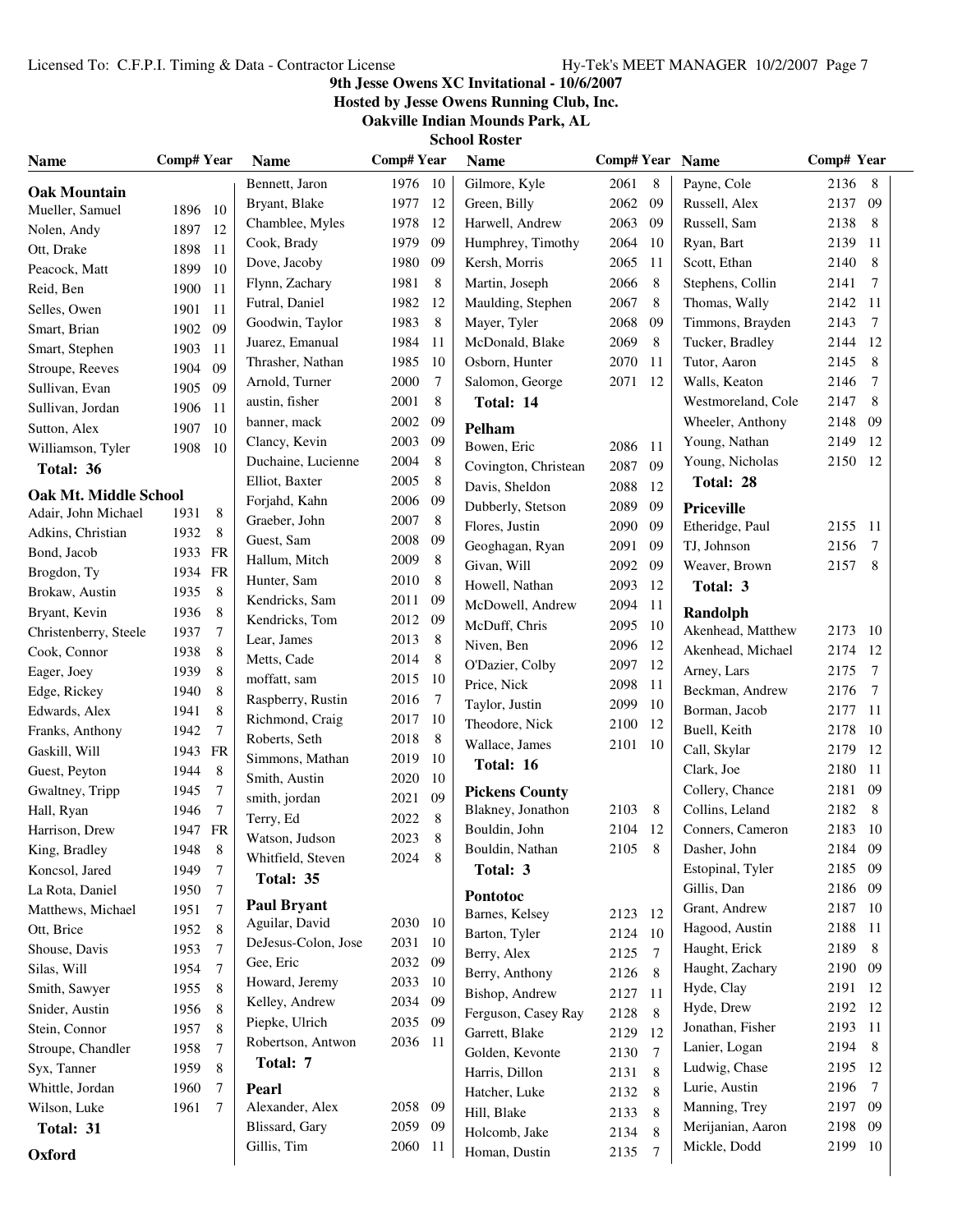### **9th Jesse Owens XC Invitational - 10/6/2007**

**Hosted by Jesse Owens Running Club, Inc.**

**Oakville Indian Mounds Park, AL**

| <b>Name</b>        | <b>Comp# Year</b> |                | <b>Name</b>                      | <b>Comp#Year</b> |                | <b>Name</b>                 | Comp# Year Name |                  |                       | Comp# Year |                |
|--------------------|-------------------|----------------|----------------------------------|------------------|----------------|-----------------------------|-----------------|------------------|-----------------------|------------|----------------|
| Randolph           |                   |                | Bevis, Wes                       | 2292 12          |                | Derieux, Rob                | 2399<br>8       |                  | Mickens, Terrell      | 2484 12    |                |
| Murray, Blake      | 2200 09           |                | Etheridge, Ben                   | 2293             | 09             | Fernandez, Christopher      | 2400            | 7                | Mohammed, Imad        | 2485       | 12             |
| Patel, Neil        | 2201 11           |                | Forsvik, Andre                   | 2294             | -11            | Hernandez, Luis             | 2401            | 8                | Nakayama, Os          | 2486<br>8  |                |
| Price, Rutland     | 2202              | -11            | Herston, Casey                   | 2295             | -11            | Hudson, Corey               | 2402            | 8                | Olivera, Raul         | 2487       | 8              |
| Ratliff, Michael   | 2203              | 8              | Howard, RJ                       | 2296             | -11            | Meredith, Tyler             | 2403            | 8                | Oneil, Jack           | 2488       | 8              |
| Robb, Hudson       | 2204              | 09             | Kilburn, Evan                    | 2297             | 8              | Michaels, Alden             | 2404            | 7                | Osbourne, Ty          | 2489       | 7              |
| Toth, Kyle         | 2205              | 09             | McGee, Ryan                      | 2298             | 10             | Moore, Danny                | 2405            | 8                | Paige, Andy           | 2490       | 10             |
| VanBebber, James   | 2206              | 09             | Meza, Tony                       | 2299             | -11            | Plyler, Drew                | 2406            | 7                | Pettit, Matt          | 2491       | 09             |
| Wingo, Patrick     | 2207              | -10            | Miller, Daniel                   | 2300             | 7              | Porter, Kameron             | 2407            | 8                | Pickering, Max        | 2492       | $\overline{7}$ |
| Total: 35          |                   |                | Scott, Colton                    | 2301 12          |                | Smith, David                | 2408            | 7                | Pierce, Kenny         | 2493       | 12             |
| Ravenwood          |                   |                | Total: 12                        |                  |                | Snell, Sam                  | 2409            | 8                | Raegan, Jackson       | 2494       | $\tau$         |
| Alexander, Ryne    | 2220              | <sup>11</sup>  | Scottsboro                       |                  |                | Turner, Trace               | 2410            | 7                | Roberson, Evan        | 2495       | $\tau$         |
| Best, Taylor       | 2221              | 10             | Blevins, Matt                    | 2320             | 09             | 2411<br>8<br>Walker, Daniel |                 | Robertson, Chris | 2496                  | 09         |                |
| Butters, Grigory   | 2222              | -12            | Bolt, Chase                      | 2321             | 09             | Total: 20                   |                 | Shephard, David  | 2497                  | 8          |                |
| Evans, Morgan      | 2223              | 10             | Book, Devin                      | 2322             | 8              | <b>South Walton</b>         |                 |                  | Spradling, Ben        | 2498       | 8              |
| Fink, Brian        | 2224              | <sup>11</sup>  | Brewer, Matt                     | 2323 12          |                | Alvarez, Gustavo            | 2423<br>-11     |                  | Taggart, Jacob        | 2499       | $\overline{7}$ |
| Gonzalez, Gabe     | 2225              | 12             | Brewer, Nate                     | 2324             | 7              | Atwell, CJ                  | 2424            | 12               | Taylor, Matthew       | 2500       | $\overline{7}$ |
| Herrmann, Danny    | 2226              | 09             | Cantrell, Jacob                  | 2325             | 7              | Buzzett, Austin             | 2425            | 12               | Vedel, Brennen        | 2501       | $\overline{7}$ |
| Jones, Harrison    | 2227              | <sup>11</sup>  | Conner, Will                     | 2326 12          |                | Buzzett, Wells              | 10<br>2426      |                  | Wadsworth, Michael    | 2502       | 8              |
| Linder, Sam        | 2228              | 11             | Deerman, Clint                   | 2327             | - 11           | Dargavell, Will             | 2427            | 09               | Whitley, John         | 2503       | 12             |
| Lowe, Will         | 2229              | 10             | Deerman, Drew                    | 2328             | -11            | Ficarra, Cody               | 2428            | 09               | Wilson, William       | 2504       | 8              |
| Total: 10          |                   |                | Green, Andrew                    | 2329             | 09             | Furey, Ryan                 | 2429            | 09               | Wright, Chris         | 2505       | 09             |
|                    |                   |                | Guinn, Daniel                    | 2330             | -11            | McManus, Mike               | 2430            | 10               | Wynn, Park            | 2506       | - 10           |
| <b>Ripley</b>      |                   |                | Keller, John                     | 2331             | 09             | Morris, Trevor              | 2431            | 12               | Total: 43             |            |                |
| Bennett, Riley     | 2236 09           |                | McCrary, Hunter                  | 2332             | 8              | Rosenheim, Daniel           | 2432            | 12               | <b>Spanish Fort</b>   |            |                |
| Cartwright, Dalton | 2237 10           |                | McGee, Evan                      | 2333             | 8              | Towne, Ian                  | 2433            | 10               | Hollingsworth, Andrew | 2510 10    |                |
| Chessor, Josh      | 2238              | -12            | Pierce, Daniel                   | 2334             | 7              | Wijesinghe, Navindu         | 2434            | 11               | Price, Drew           | 2511 12    |                |
| Driver, Justin     | 2239              | -10            | Reed, Benton                     | 2335             | - 12           | Total: 12                   |                 |                  | Redman, John          | 2512 11    |                |
| Farrell, Khristian | 2240              | -10            | Sieb, Lucas                      | 2336 09          |                | <b>Spain Park</b>           |                 |                  | Stevens, Trevor       | 2513       | -09            |
| Hayes, Timothy     | 2241              | -11            | Tanner, Corey                    | 2337 12          |                | Anderson, Brian             | 2464            | 12               | Volk, Ryan            | 2514       | -12            |
| Hill, Trent        | 2242              | - 10           | Tidmore, Trey                    | 2338 11          |                | Bevens, Morgan              | 2465            | 8                | Warlick, Kent         | 2515       | -11            |
| Talley, Dusty      | 2243              | 12             | Total: 19                        |                  |                | Bonderant, Will<br>2466     |                 | 10               | Warlick, Ross         | 2516 12    |                |
| Total: 8           |                   |                | <b>Shades Mountain Christian</b> |                  |                | Cartwright, Camden          | 2467            | $\tau$           | Total: 7              |            |                |
| <b>Riverdale</b>   |                   |                | Buyck, Matthew                   | 2356             | -11            | Casey, Casey                | 2468            | $\,8\,$          | Sparkman              |            |                |
| Christopher, Dylan | 2257 10           |                | Daniels, Jarius                  | 2357 12          |                | Chrane, Steven              | 2469            | 8                | Amacher, Alex         | 2524 09    |                |
| Farmer, Jacob      | 2258 11           |                | Duffy, Daniel                    | 2358 09          |                | Cooper, Shane               | 2470            | 11               | Atchley, Travis       | 2525 10    |                |
| Ferran, Nick       | 2259 09           |                | Hudman, David                    | 2359 10          |                | Garnett, Hunter             | 2471            | 10               | Halley, Justin        | 2526       | -11            |
| Hancock, Trevor    | 2260 11           |                | Moore, Jeremy                    | 2360 11          |                | Garnett, Mitchell           | 2472            | 8                | Rury, Steven          | 2527       | - 09           |
| Huber, Jim         | 2261 10           |                | Newman, Alex                     | 2361             | 8              | Hazoori, Brandon            | 2473            | 8                | Rury, William         | 2528       | 8              |
| Mosely, Brian      | 2262 09           |                | Tidwell, Timothy                 | 2362             | 8              | Henderson, Casey            | 2474            | 8                | Sanders, Steven       | 2529       | 09             |
| Porter, Nathan     | 2263 11           |                | Total: 7                         |                  |                | Hood, Cody                  | 2475            | 7                | Simpson, Andrew       | 2530 09    |                |
| Sato, Michael      | 2264 12           |                |                                  |                  |                | Howell, Corey               | 2476<br>10      |                  | Total: 7              |            |                |
| Scoles, Jack       | 2265              | -11            | <b>Simmons Middle School</b>     |                  |                | Hudson, Sam                 | 2477            | 7                |                       |            |                |
| Shearon, Walker    | 2266              | 09             | Arroyo, Stefan                   | 2392             | $\overline{7}$ | James, Robert               | 2478            | 7                | <b>Speake</b>         |            |                |
| Thompson, David    | 2267              | -10            | Branham, Joel                    | 2393             | 8              | Malone, Eric                | 2479            | 11               | Blaxton, Jase         | 2535 09    |                |
| Wilson, Rob        | 2268 11           |                | Carr, Landen                     | 2394             | 8              | Malone, Tyler               | 2480            | 11               | Brett, McKay          | 2536 09    |                |
| Total: 12          |                   |                | Carton, Joey                     | 2395             | 7              | Marcum, Austin              | 2481            | 7                | Johnson, Lucas        | 2537 12    |                |
| <b>Rogers</b>      |                   |                | Chow, Wesley                     | 2396             | 8              | McCoy, Ryan                 | 2482            | 12               | Keith, McCormick      | 2538       | $\tau$         |
| Alexander, Austin  | 2290              | $\overline{7}$ | Cowart, Jeffery                  | 2397             | 7              | McGinnis, Clayton           | 2483            | 12               | Naylor, Shane         | 2539 09    |                |
| Baggett, Ethan     | 2291 10           |                | Davis, Quintin                   | 2398             | 8              |                             |                 |                  | Rikard, Mathew        | 2540 09    |                |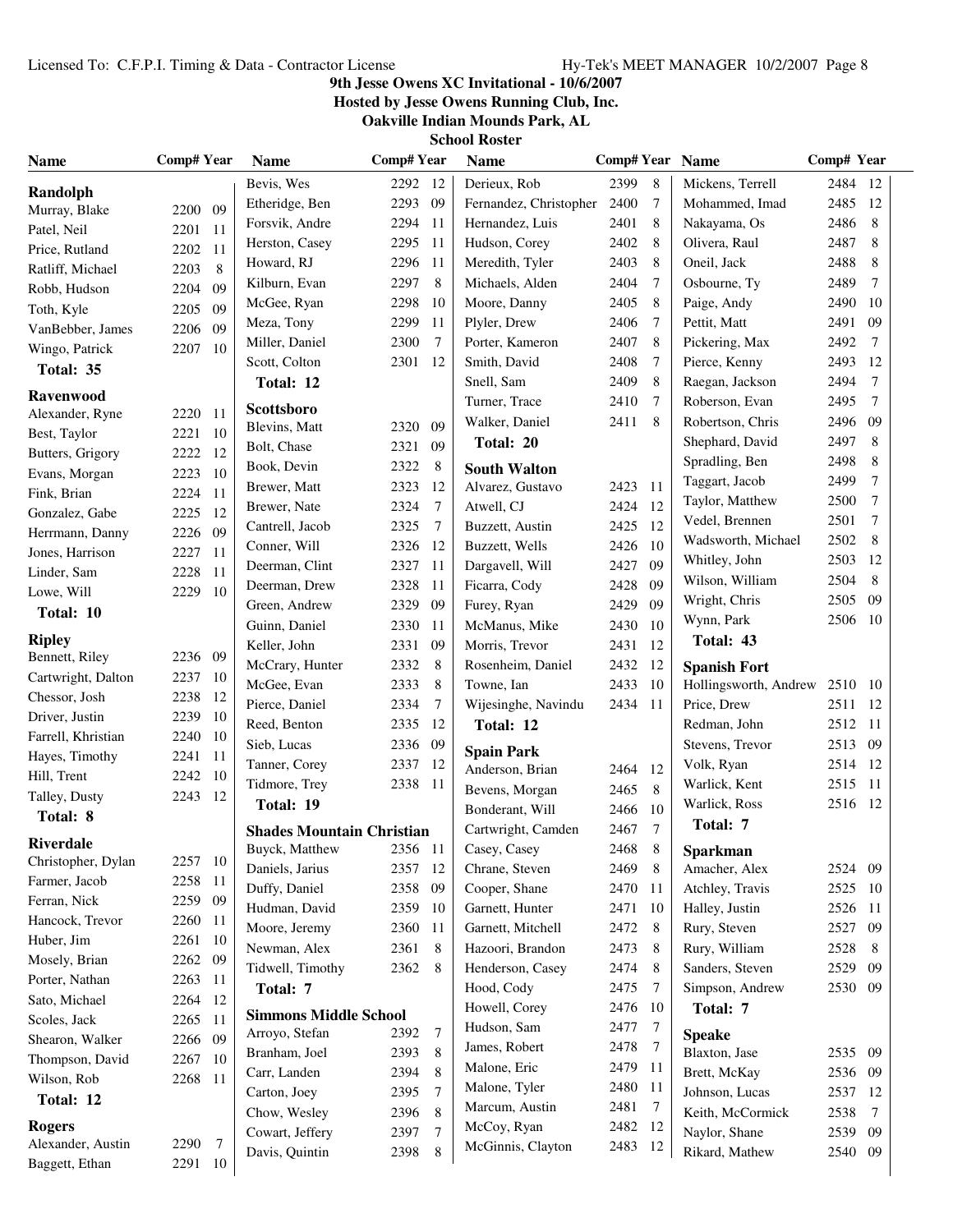### **9th Jesse Owens XC Invitational - 10/6/2007**

**Hosted by Jesse Owens Running Club, Inc.**

**Oakville Indian Mounds Park, AL**

| <b>School Roster</b> |  |
|----------------------|--|
|                      |  |

| <b>Name</b>                                   | <b>Comp# Year</b> |      | <b>Name</b>                   | <b>Comp#Year</b><br><b>Name</b> |                |                                 | Comp# Year Name |                 | Comp# Year                                 |         |                |
|-----------------------------------------------|-------------------|------|-------------------------------|---------------------------------|----------------|---------------------------------|-----------------|-----------------|--------------------------------------------|---------|----------------|
| <b>Speake</b>                                 |                   |      | Holman, Steel                 | 2622 09                         |                | Crossno, Greer                  | 2707 09         |                 | Rivers, Sterling                           | 2780 10 |                |
| Smith, Jordan                                 | 2541              | 09   | Irvin, Kurt                   | 2623                            | -10            | Eads, Tyler                     | 2708            | 10              | Semple, William                            | 2781    | -12            |
| Wiley, Bradley                                | 2542 09           |      | Jeffers, Richard              | 2624                            | 10             | Hayes, Carson                   | 2709            | 10              | Tan, Chase                                 | 2782    | $\tau$         |
| Total: 8                                      |                   |      | McCaslin, Andrew              | 2625                            | -11            | Hills, CJ                       | 2710            | 10              | Taylor, John Robert                        | 2783 12 |                |
|                                               |                   |      | Mosley, Murphy                | 2626                            | 8              | Mahan, Mike                     | 2711            | 12              | Willett, Robert                            | 2784 11 |                |
| <b>Spring Hill</b>                            |                   |      | Platzer, Patrick              | 2627                            | 12             | More, Antonio                   | 2712            | 12              | Total: 19                                  |         |                |
| Alvarado, Daniel                              | 2546 11           |      | Spake, Sean                   | 2628                            | 10             | Pilkinton, Alex                 | 2713            | 09              | W. P. Davidson                             |         |                |
| Bohannon, Robbie                              | 2547 12           |      | Steadman, Patrick             | 2629                            | 8              | Reynolds, Phillip               | 2714            | -10             | Clardy, Tyler                              | 2785 12 |                |
| Cortes, Jorge                                 | 2548              | 10   | Total: 18                     |                                 |                | Waites, Chase                   | 2715            | -11             | Kilcrease, Hayden                          | 2786    | -12            |
| Lim, William                                  | 2549              | -11  | <b>Thompson</b>               |                                 |                | Wilson, Jeff                    | 2716            | - 10            | Lee, Damien                                | 2787    | -12            |
| Murphy, Alex                                  | 2550              | -11  | Brandon, Stevenson            | 2645 12                         |                | Total: 12                       |                 |                 | New, Daniel                                | 2788    | -12            |
| Streeter, Jimmy                               | 2551              | -11  | Lemke, Eric                   | 2646                            | -11            | <b>Tuscaloosa County</b>        |                 |                 | Pancoast, Patrick                          | 2789    | 12             |
| Williams, Cody                                | 2552              | 12   | Lewis, Brett                  | 2647                            | 10             | Garner, Daniel                  | 2728            | 7               | Pulliam, Ryan                              | 2790    | -12            |
| Total: 7                                      |                   |      | McKay, Chris                  | 2648                            | 09             | Hannah, Taylor                  | 2729            | 7               | Total: 6                                   |         |                |
| <b>St. Benedict at Auburndale</b>             |                   |      | McKay, Leacroft               | 2649                            | 10             | Johnson, Jesse                  | 2730            | 8               |                                            |         |                |
| Christiansen, Charles                         | 2574 11           |      | Mwaituka, Jeff                | 2650                            | 12             | Kelly, Justin                   | 2731            | 09              | <b>West Morgan</b>                         |         |                |
| Durham, Justin                                | 2575 12           |      | Pickett, Marcus               | 2651                            | 12             | Martinez, Catarino              | 2732            | 8               | Ferrell, Lucas                             | 2793    | - 8            |
| Elmer, Jared                                  | 2576 10           |      | Smith, David Logan            | 2652                            | 12             | Meraz. Tomas                    | 2733            | 8               | Total: 1                                   |         |                |
| Firehammer, Alex                              | 2577              | -12  | Thornton, Matt                | 2653                            | -11            | Parker, Joel                    | 2734            | 8               | <b>West Point</b>                          |         |                |
| Kenwright, Matthew                            | 2578              | - 11 | Trimberger, Josh              | 2654                            | -12            | Richardson, Colby               | 2735            | $7\phantom{.0}$ | Aaron, Kevin                               | 2808    | - 10           |
| Pitawanakwat, Brad                            | 2579              | - 10 | Wakiri, Dickson               | 2655 12                         |                | Warbington, Andrew              | 2736            | $7\phantom{.0}$ | Cordell, Cody                              | 2809    | $\overline{7}$ |
| Treece, Kyle                                  | 2580              | - 10 | Total: 11                     |                                 |                | Total: 9                        |                 |                 | Milwood, Trevor                            | 2810    | 8              |
| Total: 7                                      |                   |      |                               |                                 |                |                                 |                 |                 | Parrott, Gavin                             | 2811    | 7              |
| <b>St. Bernard</b>                            |                   |      | <b>Thompson Middle School</b> |                                 |                | <b>Tuscaloosa Middle School</b> |                 |                 | Total: 4                                   |         |                |
| Butler, Eric                                  | 2585 11           |      | Armstrong, Nathan             | 2670                            | $\overline{7}$ | Allen, Andrew                   | 2747            | 7               | <b>Westminster Christian</b>               |         |                |
| Butler, Keith                                 | 2586              | -11  | Ashmead, Keaton               | 2671                            | 7              | Barnett, Matthew                | 2748            | $\overline{7}$  | Ansley, Will                               | 2817 11 |                |
| Dimithe, Loic                                 | 2587              | 12   | Bunch, Austin                 | 2672                            | 8              | Brown, Matthew                  | 2749            | 7               | Cook, Jordan                               | 2818 11 |                |
| Gray, Jonathan                                | 2588              | 10   | Cox, Taylor                   | 2673                            | 8              | Corson, Tyler                   | 2750            | 8               | Davis, Jake                                | 2819    | - 10           |
| Rawlings, Connor                              | 2589              | 7    | Doucette, Devin               | 2674                            | 8              | Davis, Austin                   | 2751            | 8               | Gold, Graham                               | 2820    | 10             |
| Russell, John                                 | 2590              | 09   | Gilson, Matt                  | 2675                            | 8              | Hall, Walter                    | 2752            | 7               | Olinger, Caleb                             | 2821    | 10             |
| Schaeffers, Levi                              | 2591              | 09   | Grice, Seth                   | 2676                            | 8              | Leatherwood, Te'Boris           | 2753            | $\overline{7}$  | Olinger, Jacob                             | 2822    | 8              |
| Schaffer, Jesse                               | 2592              | - 10 | Hawkins, Tyler                | 2677                            | 7              | Pappas, Nick                    | 2754            | 8               | Rowley, Parker                             | 2823    | $\tau$         |
| Schneider, Thomas                             | 2593              | 12   | Kahrig, Harrison              | 2678                            | 7              | Snow, Bill                      | 2755            | 8               | St. John, Matthew                          | 2824    | 12             |
| Snow, Nathan                                  | 2594              | 09   | Kelley, Ashton                | 2679                            | 8              | Sparks, Adam                    | 2756            | 8               | Sullivan, Zach                             | 2825 09 |                |
| Vargas, Justin                                | 2595 09           |      | Lowe, Nick                    | 2680                            | 7              | Total: 10                       |                 |                 | Thurman, Collin                            | 2826 10 |                |
| Woods, Andy                                   | 2596              | -7   | Marasckin, Jacob              | 2681                            | 8              | <b>Ums-Wright</b>               |                 |                 | Thurman, Hayden                            | 2827 10 |                |
| Yu Tiamco, Louis                              | 2597 10           |      | McAlister, Marc               | 2682                            | 7              | Blackman, Sam                   | 2766 12         |                 | Total: 11                                  |         |                |
| Yutiamco, Nino                                | 2598 11           |      | Mizell, Andrew                | 2683                            | 7              | Cutrell, Kelley                 | 2767            | - 10            |                                            |         |                |
| Total: 14                                     |                   |      | Morel, Darien                 | 2684                            | 8              | Daniels, Billy                  | 2768            | 12              | <b>White Plains</b><br>Alexander, Benjamin | 2831    | 8              |
|                                               |                   |      | Smith, Cody                   | 2685                            | $\tau$         | Drew, Dan                       | 2769            | 8               | Ault, Jason                                | 2832 09 |                |
| <b>St. Paul's Episcopal</b><br>Braswell, John | 2612 10           |      | Smith, Isaiah                 | 2686                            | 8              | Drew, Will                      | 2770            | 8               | Coger, Ethan                               | 2833 09 |                |
| Callaway, Harrison                            | 2613 11           |      | Underwood, Evan               | 2687                            | 8              | Eastburn, Wil                   | 2771            | 10              | Ford, Zach                                 | 2834 11 |                |
| Danley, Forrest                               | 2614 12           |      | White, Jesse                  | 2688                            | 7              | Harrell, Hayden                 | 2772 11         |                 | Hopper, Alex                               | 2835    | -12            |
| Enger, Michael                                | 2615 8            |      | Whitten, Taylor               | 2689                            | 8              | Harvey, Reid                    | 2773 10         |                 | Lee, Padric                                | 2836    | 7              |
|                                               |                   |      | Wilbanks, Taylor              | 2690                            | 7              | Huetteman, Joey                 | 2774 09         |                 | Prince, Evan                               | 2837    | - 11           |
| Gibson, Kendall                               | 2616 09           |      | Williamson, Dylan             | 2691                            | $\overline{7}$ | Huetteman, Richie               | 2775            | - 10            |                                            | 2838 09 |                |
| Gilmer, John                                  | 2617              | -12  | Total: 22                     |                                 |                | Huettemann, Patrick             | 2776            | 7               | Thornton, Wesley<br>Wudarczyk, Joseph      | 2839    | 8              |
| Gilmer, Lee                                   | 2618              | -12  | Tullahoma                     |                                 |                | Lichtenfeld, Alex               | 2777            | 12              |                                            |         |                |
| Graham, Stuart                                | 2619 09           |      | Aboulmouna, Ziad              | 2705 12                         |                | McFarlane, Tucker               | 2778            | 11              | Total: 9                                   |         |                |
| Graham, Will                                  | 2620              | -7   | Bloodworth, Jonathan          | 2706 12                         |                | Mullins, Haddin                 | 2779            | 8               | <b>Whitesburg Christian</b>                |         |                |
| Hallman, Josh                                 | 2621 12           |      |                               |                                 |                |                                 |                 |                 |                                            |         |                |